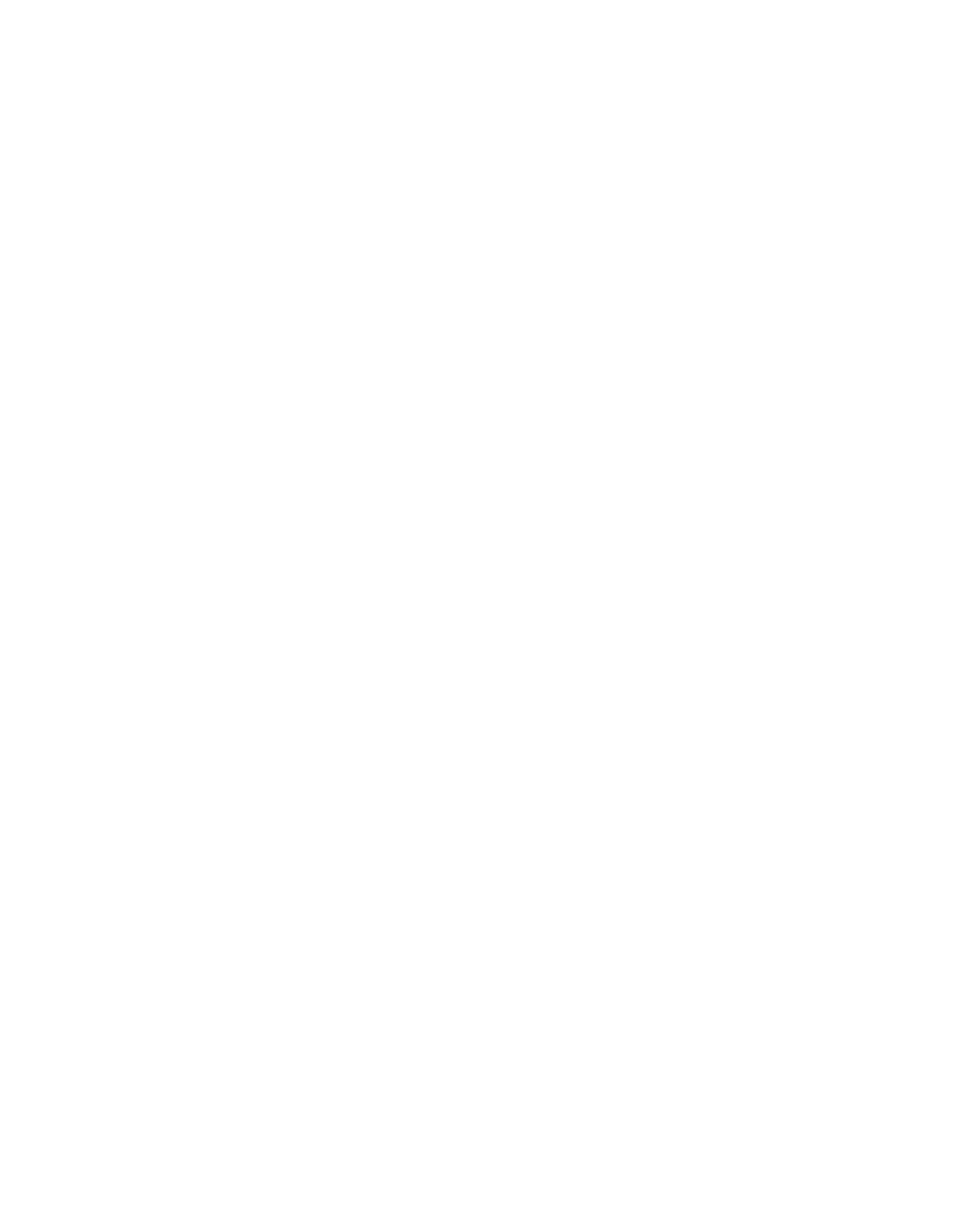# VERSAILLES FINANCIAL CORPORATION Versailles, Ohio

CONSOLIDATED FINANCIAL STATEMENTS June 30, 2015 and 2014

# **CONTENTS**

| FINANCIAL STATEMENTS |   |
|----------------------|---|
|                      |   |
|                      |   |
|                      |   |
|                      |   |
|                      |   |
|                      | 7 |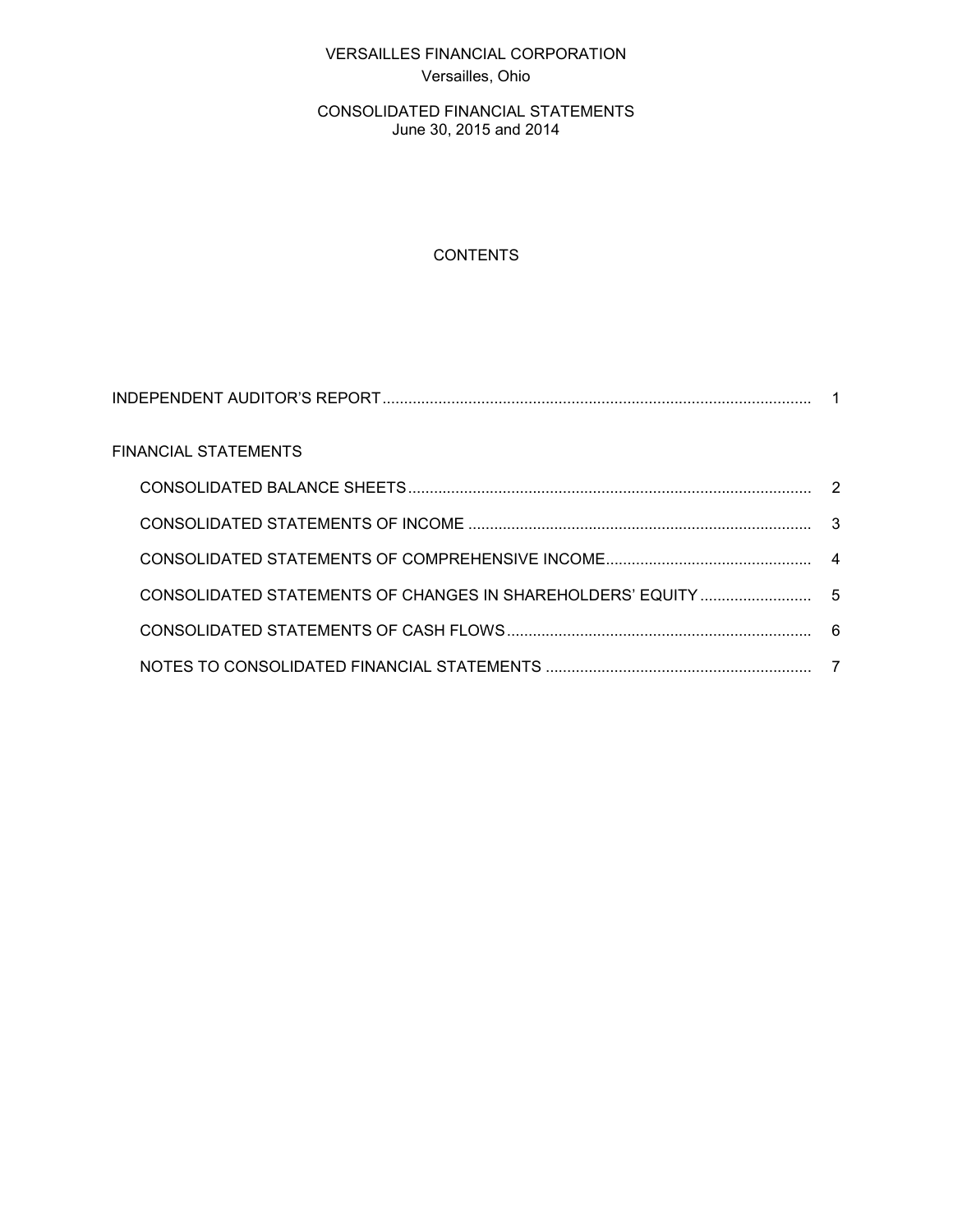

#### **INDEPENDENT AUDITOR'S REPORT**

Board of Directors Versailles Financial Corporation Versailles, Ohio

#### **Report on the Financial Statements**

We have audited the accompanying consolidated financial statements of Versailles Financial Corporation, which comprise the consolidated balance sheets as of June 30, 2015 and 2014, and the related consolidated statements of income, comprehensive income, changes in shareholders' equity, and cash flows for the years then ended, and the related notes to the financial statements.

#### *Management's Responsibility for the Financial Statements*

Management is responsible for the preparation and fair presentation of these consolidated financial statements in accordance with accounting principles generally accepted in the United States of America; this includes the design, implementation, and maintenance of internal control relevant to the preparation and fair presentation of consolidated financial statements that are free from material misstatement, whether due to fraud or error.

#### *Auditor's Responsibility*

Our responsibility is to express an opinion on these consolidated financial statements based on our audits. We conducted our audits in accordance with auditing standards generally accepted in the United States of America. Those standards require that we plan and perform the audit to obtain reasonable assurance about whether the consolidated financial statements are free from material misstatement.

An audit involves performing procedures to obtain audit evidence about the amounts and disclosures in the consolidated financial statements. The procedures selected depend on the auditor's judgment, including the assessment of the risks of material misstatement of the consolidated financial statements, whether due to fraud or error. In making those risk assessments, the auditor considers internal control relevant to the entity's preparation and fair presentation of the consolidated financial statements in order to design audit procedures that are appropriate in the circumstances, but not for the purpose of expressing an opinion on the effectiveness of the entity's internal control. Accordingly, we express no such opinion. An audit also includes evaluating the appropriateness of accounting policies used and the reasonableness of significant accounting estimates made by management, as well as evaluating the overall presentation of the consolidated financial statements.

We believe that the audit evidence we have obtained is sufficient and appropriate to provide a basis for our audit opinion.

#### *Opinion*

In our opinion, the consolidated financial statements referred to above present fairly, in all material respects, the financial position of Versailles Financial Corporation as of June 30, 2015 and 2014, and the results of its operations and its cash flows for the years then ended in accordance with accounting principles generally accepted in the United States of America.

Cove Howeth St

Crowe Horwath LLP

Cleveland, Ohio September 23, 2015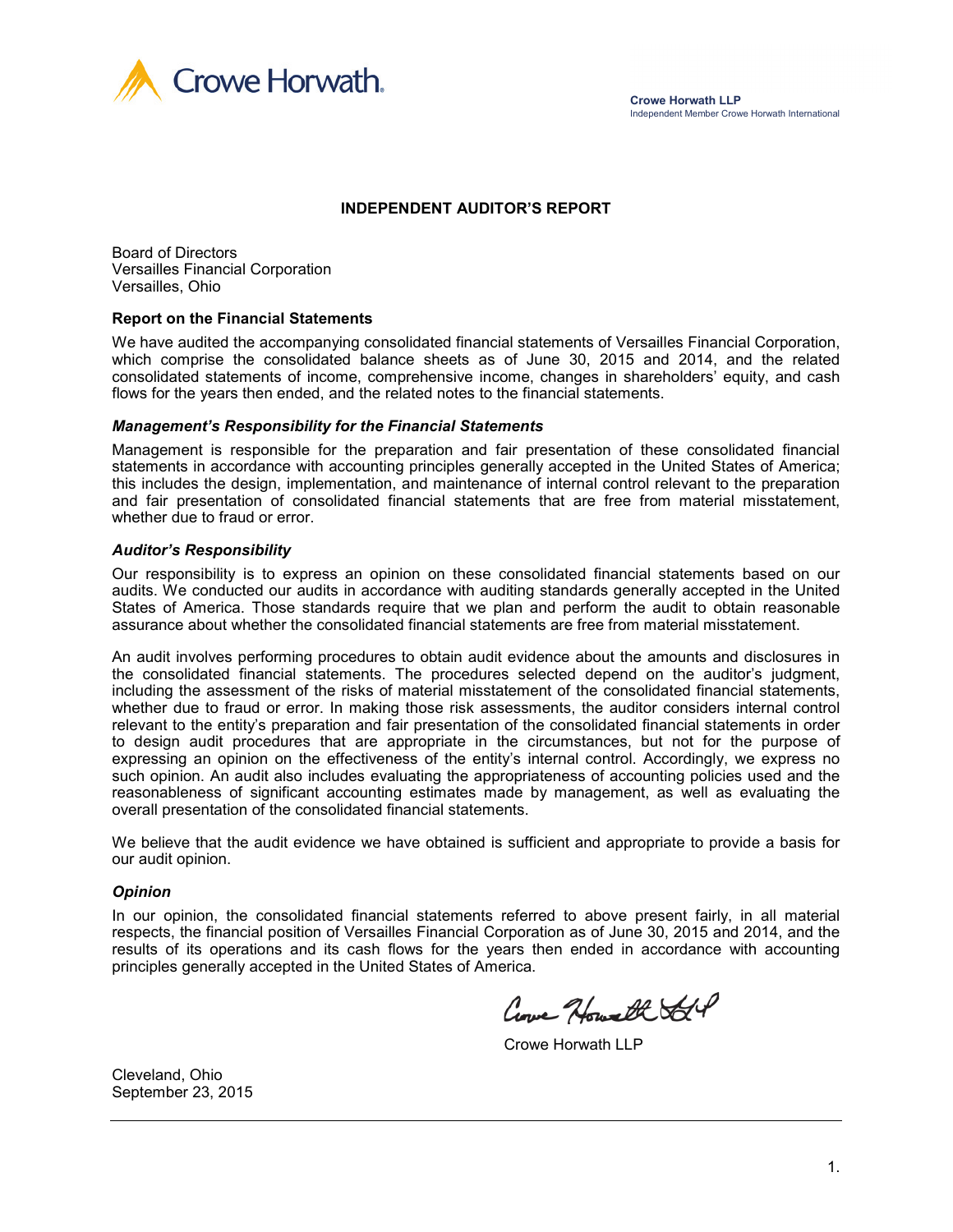#### VERSAILLES FINANCIAL CORPORATION CONSOLIDATED BALANCE SHEETS June 30, 2015 and 2014

|                                                         | 2015            | 2014            |
|---------------------------------------------------------|-----------------|-----------------|
| <b>ASSETS</b>                                           |                 |                 |
| Cash and due from financial institutions                | \$<br>2,838,350 | 2,665,161<br>\$ |
| Overnight deposits                                      | 4,200,000       | 5,000,000       |
| Total cash and cash equivalents                         | 7,038,350       | 7,665,161       |
| Interest-bearing time deposits in other financial       |                 |                 |
| institutions                                            | 1,472,000       | 1,962,000       |
| Securities held to maturity (fair value of \$301,997 at |                 |                 |
| June 30, 2015 and \$367,913 at June 30, 2014)           | 284,509         | 350,596         |
| Federal Home Loan Bank stock                            | 397,500         | 397,500         |
| Loans, net of allowance of \$255,432 at June 30,        |                 |                 |
| 2015 and 2014                                           | 42,028,401      | 39,991,658      |
| Premises and equipment, net                             | 1,422,977       | 1,465,899       |
| Accrued interest receivable                             | 136,920         | 115,719         |
| Other assets                                            | 772,943         | 564,309         |
| <b>Total assets</b>                                     | \$53,553,600    | \$52,512,842    |
| <b>LIABILITIES</b>                                      |                 |                 |
| Savings and checking accounts                           | \$19,463,663    | \$18,266,138    |
| Certificates of deposit                                 | 14,701,281      | 15,430,912      |
| <b>Total deposits</b>                                   | 34,164,944      | 33,697,050      |
| Federal Home Loan Bank advances                         | 6,000,000       | 6,000,000       |
| <b>Other liabilities</b>                                | 1,898,140       | 1,313,274       |
| <b>Total liabilities</b>                                | 42,063,084      | 41,010,324      |
| <b>SHAREHOLDERS' EQUITY</b>                             |                 |                 |
| Preferred stock, \$.01 par value, 1,000,000 shares      |                 |                 |
| authorized, none issued and outstanding                 |                 |                 |
| Common stock, \$.01 par value, 10,000,000 shares        |                 |                 |
| authorized and 441,104 shares issued                    | 4,308           | 4,275           |
| Additional paid-in capital                              | 3,977,489       | 3,887,441       |
| Retained earnings                                       | 8,779,618       | 8,555,922       |
| Treasury stock, 35,460 shares, at cost                  | (354, 600)      | (354, 600)      |
| Unearned employee stock ownership plan shares           | (247, 950)      | (265, 050)      |
| Accumulated other comprehensive loss                    | (668, 349)      | (325, 470)      |
| Total shareholders' equity                              | 11,490,516      | 11,502,518      |
| Total liabilities and shareholders' equity              | \$53,553,600    | \$52,512,842    |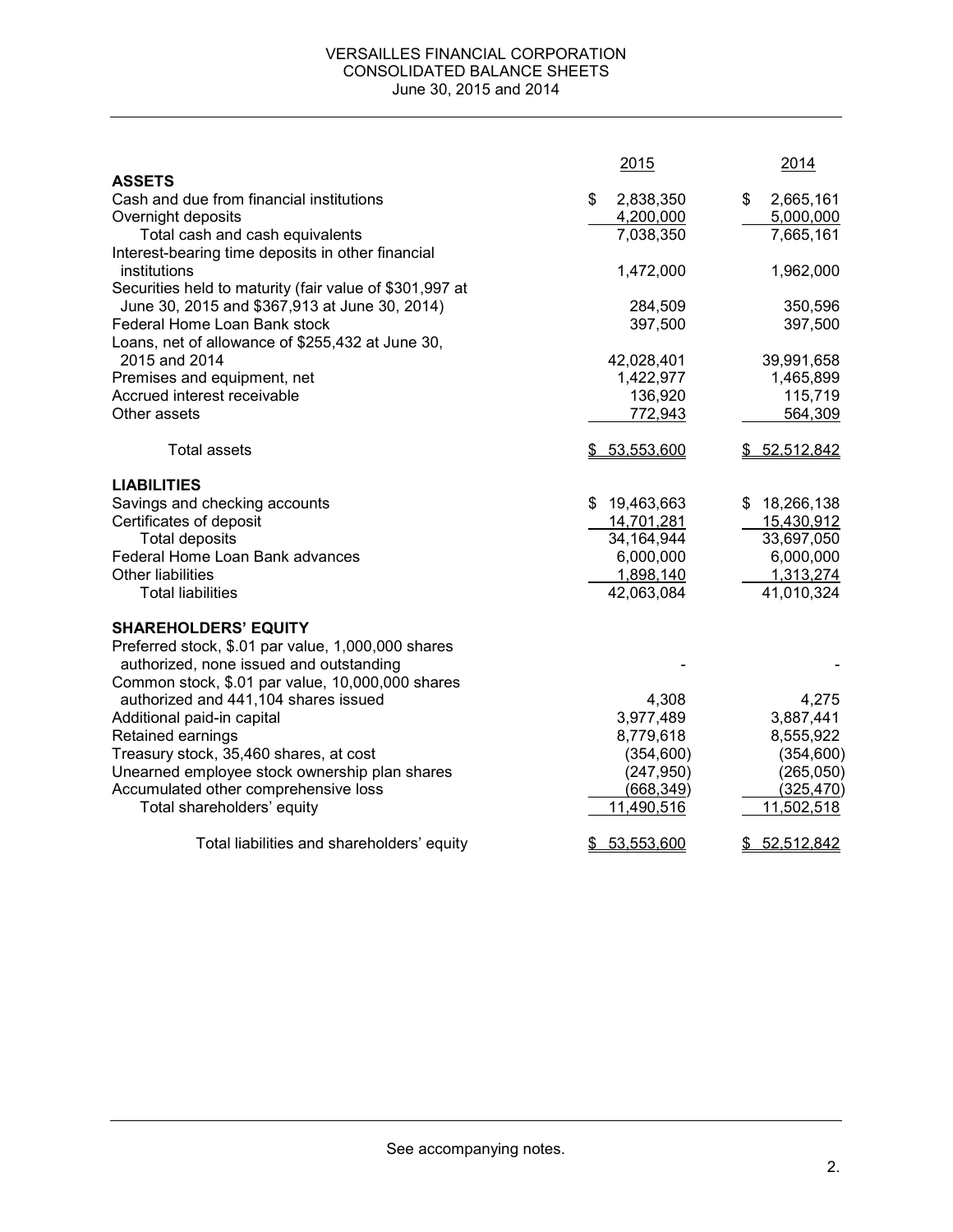# VERSAILLES FINANCIAL CORPORATION CONSOLIDATED STATEMENTS OF INCOME Years ended June 30, 2015 and 2014

|                                                                                                                                                                                                                                                 | 2015                                                                                          | 2014                                                                                          |
|-------------------------------------------------------------------------------------------------------------------------------------------------------------------------------------------------------------------------------------------------|-----------------------------------------------------------------------------------------------|-----------------------------------------------------------------------------------------------|
| Interest and dividend income<br>Loans, including fees<br>Securities available for sale<br>Securities held to maturity<br>FHLB dividends<br>Deposits with banks<br>Total interest and dividend income                                            | \$<br>1,865,549<br>8,169<br>15,900<br>19,632<br>1,909,250                                     | \$<br>1,766,855<br>5,176<br>10,684<br>16,147<br>25,598<br>1,824,460                           |
| Interest expense<br>Deposits<br>Federal Home Loan Bank advances<br>Total interest expense                                                                                                                                                       | 131,966<br>98,698<br>230,664                                                                  | 151,420<br>126,842<br>278,262                                                                 |
| Net interest income                                                                                                                                                                                                                             | 1,678,586                                                                                     | 1,546,198                                                                                     |
| Provision for loan losses                                                                                                                                                                                                                       |                                                                                               |                                                                                               |
| Net interest income after provision for loan losses                                                                                                                                                                                             | 1,678,586                                                                                     | 1,546,198                                                                                     |
| Noninterest income<br>Other income<br>Loss on sale of securities available for sale<br>Total noninterest income                                                                                                                                 | 10,629<br>10,629                                                                              | 8,828<br>(13, 535)<br>(4,707)                                                                 |
| Noninterest expense<br>Salaries and employee benefits<br>Occupancy and equipment<br>Directors' fees<br>Data processing<br>Franchise taxes<br>Legal, accounting and exam fees<br>Federal deposit insurance<br>Other<br>Total noninterest expense | 685,875<br>94,636<br>67,450<br>129,998<br>86,432<br>151,309<br>23,245<br>106,974<br>1,345,919 | 743,800<br>90,627<br>74,700<br>120,579<br>97,551<br>145,013<br>21,560<br>102,778<br>1,396,608 |
| Income before income taxes<br>Income tax expense                                                                                                                                                                                                | 343,296<br>119,600                                                                            | 144,883<br>51,200                                                                             |
| Net income                                                                                                                                                                                                                                      | \$<br>223,696                                                                                 | \$<br>93,683                                                                                  |
| Basic and diluted earnings per common share                                                                                                                                                                                                     | \$<br>0.54                                                                                    | \$<br>0.23                                                                                    |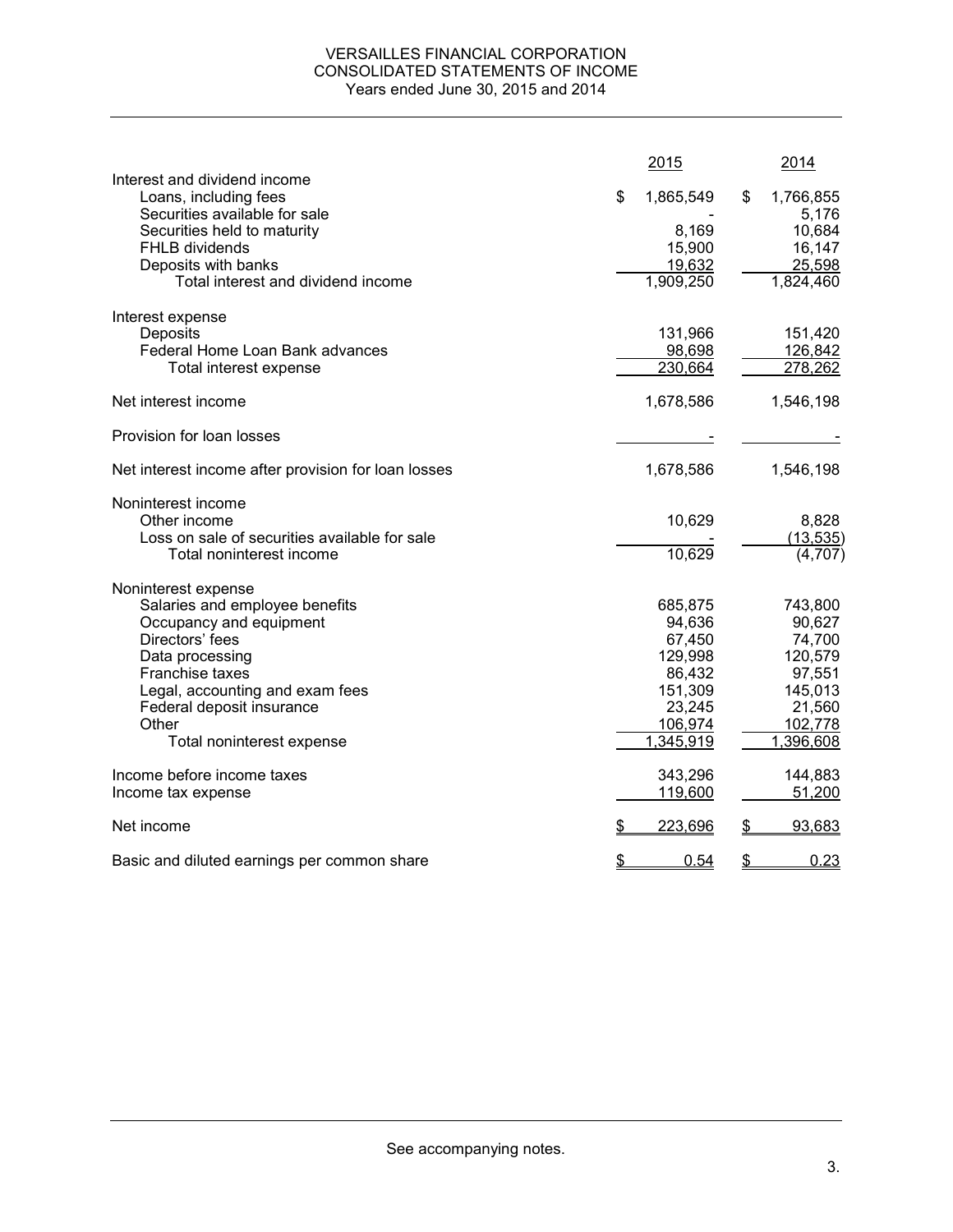#### VERSAILLES FINANCIAL CORPORATION CONSOLIDATED STATEMENTS OF COMPREHENSIVE INCOME (LOSS) Years ended June 30, 2015 and 2014

|                                                                                                                  |    | 2015                                      | 2014                           |
|------------------------------------------------------------------------------------------------------------------|----|-------------------------------------------|--------------------------------|
| Net income                                                                                                       | \$ | 223,696                                   | \$<br>93,683                   |
| Other comprehensive income (loss):                                                                               |    |                                           |                                |
| Unrealized holding gains (losses) on<br>available for sale securities<br>Reclassification adjustments for losses |    |                                           | (2, 256)                       |
| later recognized in income<br>Net unrealized gains (losses) on                                                   |    |                                           | <u>13,535</u>                  |
| available for sale securities<br>Tax effect<br>Net of tax amount                                                 |    |                                           | 11,279<br>(3,835)<br>7,444     |
| Unrealized gains (losses) on defined benefit pension plan<br>Amortization of unrecognized net loss for defined   |    | (537, 801)                                | 95,037                         |
| benefit pension plan <sup>1</sup><br>Amortization of prior service cost for defined                              |    | 18,288                                    | 26,574                         |
| benefit pension plan<br>Net unrealized gains (losses) on defined benefit                                         |    |                                           | 1,608                          |
| pension plan<br>Tax effect<br>Net of tax amount                                                                  |    | (519, 513)<br>176,634<br><u>(342,879)</u> | 123,219<br>(41, 894)<br>81,325 |
| Other comprehensive income (loss)                                                                                |    | (342, 879)                                | 88,769                         |
| Comprehensive income (loss)                                                                                      | S  | (119, 183)                                | \$<br><u>182,452</u>           |

<sup>1</sup> Amount is included in salaries and employee benefits on the consolidated statements of income. \$6,218 and \$9,035 reduction of income tax expense was recognized on the consolidated statements of income related to this reclassification, respectively.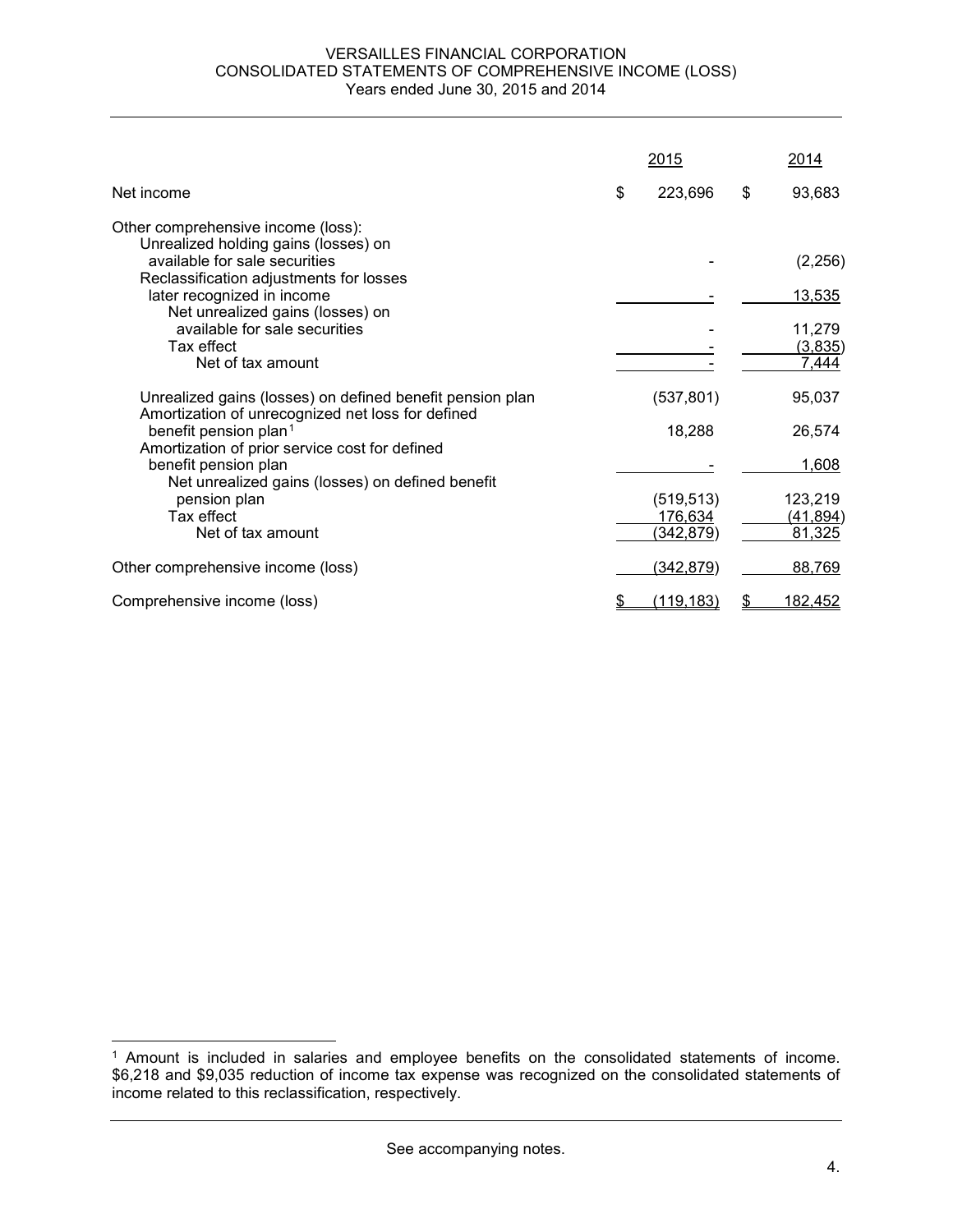VERSAILLES FINANCIAL CORPORATION<br>CONSOLIDATED STATEMENTS OF CHANGES IN SHAREHOLDERS' EQUITY<br>Years ended June 30, 2015 and 2014 CONSOLIDATED STATEMENTS OF CHANGES IN SHAREHOLDERS' EQUITY VERSAILLES FINANCIAL CORPORATION Years ended June 30, 2015 and 2014

|                                                                                      |   | Common<br><b>Stock</b> | Additional<br>Paid-In<br>Capital |   | Retained<br>Earnings |     | Treasury<br><b>Stock</b> | Unearned<br>Shares<br>ESOP | Comprehensive<br>Income (Loss)<br>Accumulated<br>Other | <b>Total</b> |
|--------------------------------------------------------------------------------------|---|------------------------|----------------------------------|---|----------------------|-----|--------------------------|----------------------------|--------------------------------------------------------|--------------|
| Balance, July 1, 2013                                                                | ↮ | 4,275                  | 3,824,523<br>မာ                  | ↔ | 8,462,239            | ↔   | $(354,600)$ \$           |                            | $(282, 150)$ \$ $(414, 239)$ \$ $11, 240, 048$         |              |
| Net income                                                                           |   |                        |                                  |   | 93,683               |     |                          |                            |                                                        | 93,683       |
| Other comprehensive income                                                           |   |                        |                                  |   |                      |     |                          |                            | 88,769                                                 | 88,769       |
| Commitment to release 1,710 ESOP common<br>shares, at fair value                     |   |                        | 8,848                            |   |                      |     |                          | 17,100                     |                                                        | 25,948       |
| Issuance of 13,600 shares under restricted stock<br>award plan                       |   |                        |                                  |   |                      |     |                          |                            |                                                        |              |
| Stock-based compensation expense                                                     |   |                        | 54,070                           |   |                      |     |                          |                            |                                                        | 54,070       |
| Balance, June 30, 2014                                                               |   | 4,275                  | 3,887,441                        |   | 8,555,922            |     | (354, 600)               | (265, 050)                 | (325, 470)                                             | 11,502,518   |
| Net income                                                                           |   |                        |                                  |   | 223,696              |     |                          |                            |                                                        | 223,696      |
| Other comprehensive loss                                                             |   |                        |                                  |   |                      |     |                          |                            | (342, 879)                                             | (342, 879)   |
| Commitment to release 1,710 ESOP common<br>shares, at fair value                     |   |                        | 11,304                           |   |                      |     |                          | 17,100                     |                                                        | 28,404       |
| Vesting of 3,256 shares under restricted stock<br>award plan and related tax benefit |   | 33                     | 2,071                            |   |                      |     |                          |                            |                                                        | 2,104        |
| Stock-based compensation expense                                                     |   |                        | 76,673                           |   |                      |     |                          |                            |                                                        | 76,673       |
| Balance, June 30, 2015                                                               | ക | 4,308                  | 3,977,489<br>لم                  | ഄ | 8,779,618            | لمه | لہ<br>ل<br>(354, 600)    | (247, 950)                 | (668, 349)<br>ഄ                                        | \$11,490,516 |

.<br>م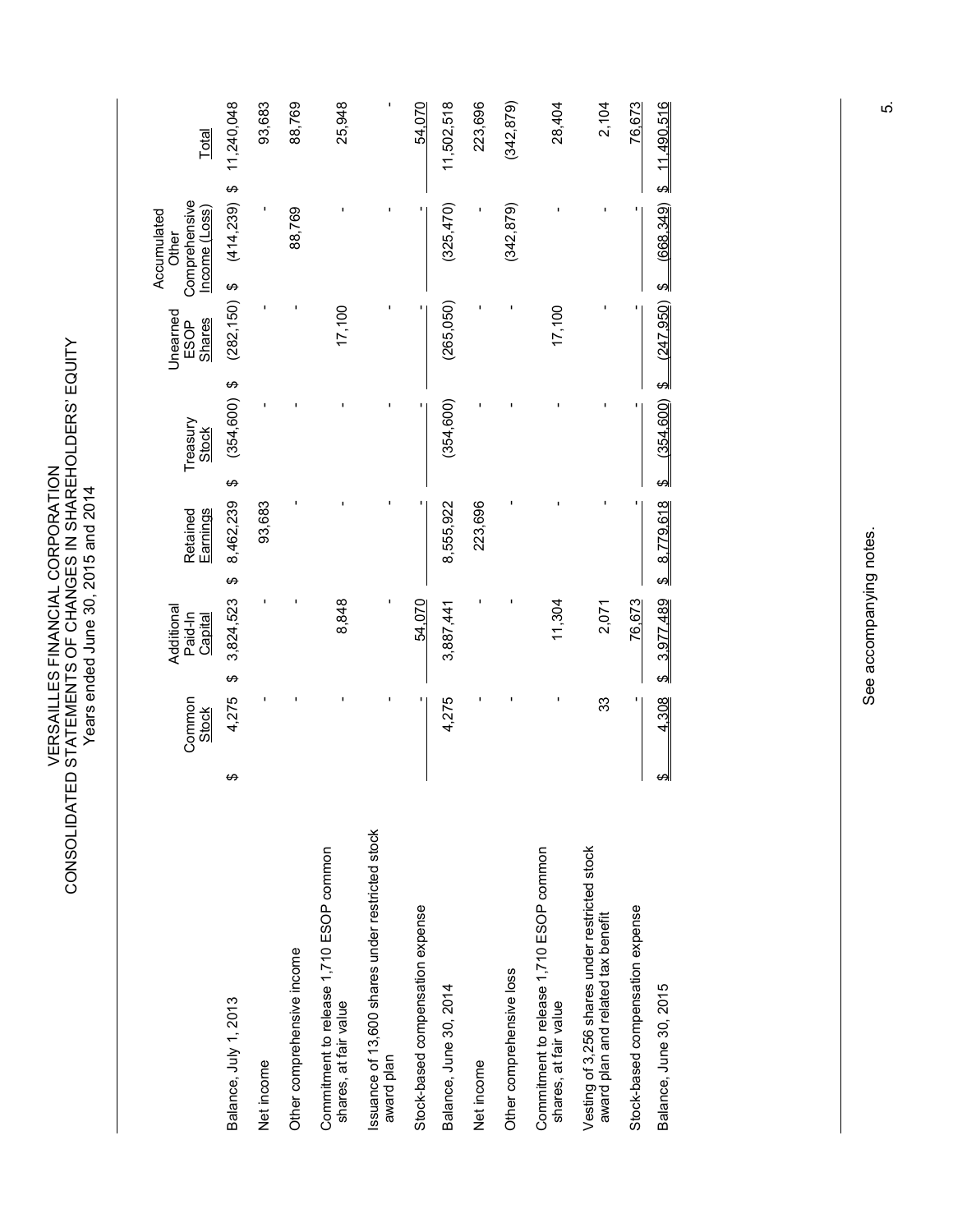## VERSAILLES FINANCIAL CORPORATION CONSOLIDATED STATEMENTS OF CASH FLOWS Years ended June 30, 2015 and 2014

|                                                                                              | 2015             | 2014          |
|----------------------------------------------------------------------------------------------|------------------|---------------|
| Cash flows from operating activities<br>Net income<br>Adjustments to reconcile net income to | \$<br>223,696 \$ | 93,683        |
| net cash provided from operating activities<br>Provision for loan losses                     |                  |               |
| Depreciation on premises and equipment                                                       | 63,691           | 59,392        |
| Loss on sale of securities available for sale                                                |                  | 13,535        |
| Compensation expense related to share based plans<br>Deferred taxes                          | 105,077          | 80,018        |
| Change in:                                                                                   | (23, 303)        | (64, 513)     |
| Deferred loan costs                                                                          | 649              | 4,205         |
| Accrued interest receivable                                                                  | (21, 201)        | (2,607)       |
| Other assets                                                                                 | (8,698)          | 142,905       |
| <b>Other liabilities</b>                                                                     | 65,354           | 116,991       |
| Net cash from operating activities                                                           | 405,265          | 443,609       |
| Cash flow from investing activities                                                          |                  |               |
| Maturities of interest bearing time deposits                                                 | 490,000          | 343,000       |
| Proceeds from sale of securities available for sale                                          |                  | 680,499       |
| Maturities, repayments and calls of securities held to maturity                              | 66,087           | 96,001        |
| Loan originations and payments, net                                                          | (2,037,392)      | (3,224,708)   |
| Property and equipment purchases                                                             | (20, 769)        | (18, 836)     |
| Net cash used in investing activities                                                        | (1,502,074)      | (2, 124, 044) |
| Cash flow from financing activities                                                          |                  |               |
| Net change in deposits                                                                       | 467,894          | 2,686,079     |
| Proceeds from FHLB advances                                                                  | 3,000,000        | 2,000,000     |
| Repayments of FHLB advances                                                                  | (3,000,000)      | (1,000,000)   |
| Tax benefit from restricted stock award vesting                                              | 2,104            |               |
| Net cash from financing activities                                                           | 469,998          | 3,686,079     |
| Net change in cash and cash equivalents                                                      | (626, 811)       | 2,005,644     |
| Cash and cash equivalents, beginning of period                                               | 7,665,161        | 5,659,517     |
| Cash and cash equivalents at end of period                                                   | \$7,038,350      | \$7,665,161   |
| Cash paid during the year for                                                                |                  |               |
| Interest                                                                                     | \$<br>231,176 \$ | 285,585       |
| Income taxes paid (refunded)                                                                 | 158,500          | (16, 667)     |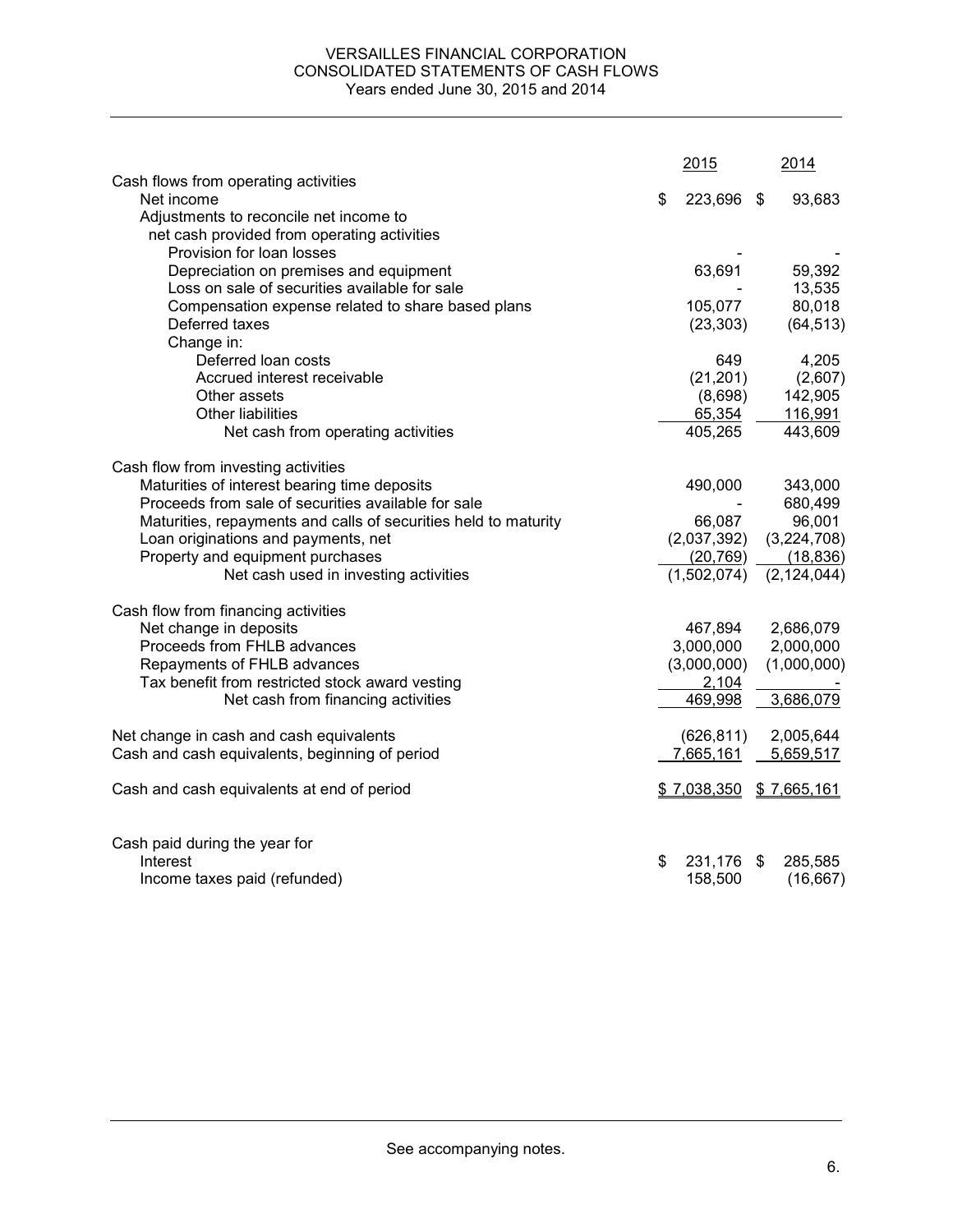### **NOTE 1 – SUMMARY OF SIGNIFICANT ACCOUNTING POLICIES**

Basis of Presentation: The accompanying consolidated financial statements include the accounts of Versailles Financial Corporation ("Versailles") and its wholly owned subsidiary, Versailles Savings and Loan Company ("Association"). Versailles and its subsidiary are collectively referred to as the ("Company"). All material intercompany transactions have been eliminated.

On January 14, 2013, the Company filed Form 15 with the Securities and Exchange Commission ("SEC") to deregister its common stock under Section 12(g) of the Securities Exchange Act of 1934, as amended, ("deregistration"). The Company successfully deregistered from the SEC on that date.

Nature of Operations: Versailles is a thrift holding company incorporated under the laws of the state of Maryland that owns all the outstanding shares of common stock of the Association. The Association is an Ohio chartered savings and loan company engaged primarily in the business of making residential mortgage loans and accepting checking account, passbook savings, statement savings and time deposits. Its operations are conducted through its only office located in Versailles, Ohio. Accordingly, all of its operations are reported in one segment, banking. The Company primarily grants one- to four-family residential loans to customers located in Darke and the western half of Shelby counties. This area is strongly influenced by agriculture, but there is also a substantial manufacturing base. Substantially all loans are secured by specific items of collateral including business assets, consumer assets and commercial and residential real estate. There are no significant concentrations of loans to any one industry or customer. However, the customers' ability to repay their loans is dependent on the real estate and general economic conditions in the area.

Subsequent Events: The Company has evaluated subsequent events for recognition and disclosure through September 23, 2015, which is the date the financial statements were available to be issued.

Use of Estimates: To prepare financial statements in conformity with generally accepted accounting principles in the United States of America, management makes estimates and assumptions based on available information. These estimates and assumptions affect the amounts reported in the financial statements and the disclosures provided, and actual results could differ.

Cash Flows: Cash and cash equivalents include cash and due from financial institutions and overnight deposits. Net cash flows are reported for customer loan and deposit transactions and advances from the Federal Home Loan Bank with original maturities of 90 days or less.

Interest-bearing Time Deposits in Other Financial Institutions: Interest-bearing time deposits in other financial institutions have original maturities of greater than 90 days and are carried at cost. Scheduled maturities of interest-bearing time deposits in other financial institutions were as follows:

| Year ended June 30, 2016 | 2017 | 490.000<br>735,000 |
|--------------------------|------|--------------------|
|                          | 2018 | 247,000            |
|                          |      | \$1,472,000        |

Securities: Debt securities are classified as held to maturity and carried at amortized cost when management has the positive intent and ability to hold them to maturity. Debt securities are classified as available for sale when they might be sold before maturity. Equity securities with readily determinable fair values are classified as available for sale. Securities available for sale are carried at fair value, with unrealized holding gains and losses reported in other comprehensive income, net of tax.

Interest income includes amortization of purchase premiums and discounts. Premiums and discounts on securities are amortized on the level-yield method without anticipating prepayments, except for mortgage backed securities where prepayments are anticipated. Gains and losses on sales are recorded on the trade date and determined using the specific identification method.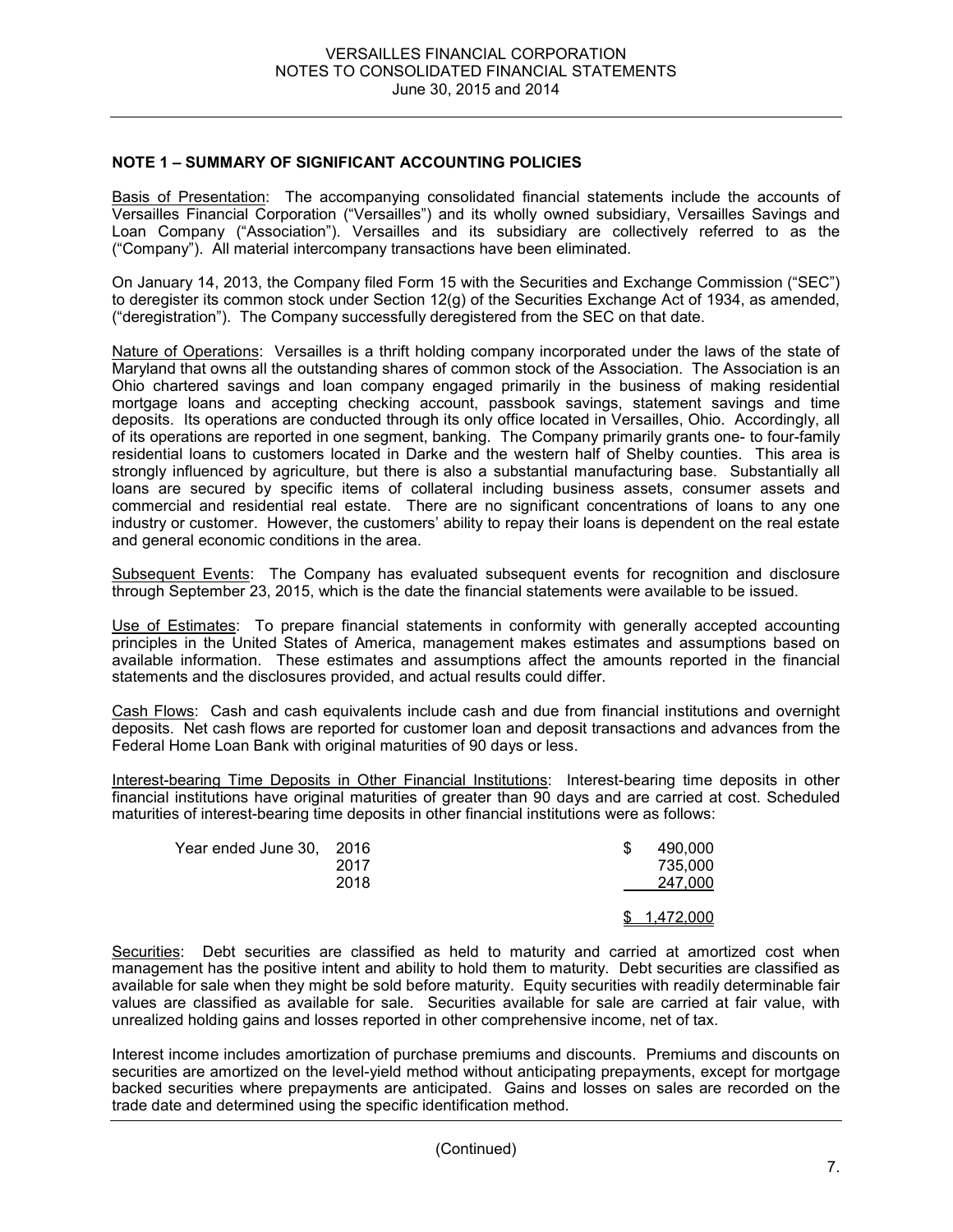# **NOTE 1 – SUMMARY OF SIGNIFICANT ACCOUNTING POLICIES** (Continued)

Management evaluates securities for other-than-temporary impairment ("OTTI") on at least a quarterly basis, and more frequently when economic or market conditions warrant such an evaluation. For securities in an unrealized loss position, management considers the extent and duration of the unrealized loss, and the financial condition and near-term prospects of the issuer. Management also assesses whether it intends to sell, or it is more likely than not that it will be required to sell, a security in an unrealized loss position before recovery of its amortized cost basis. If either of the criteria regarding intent or requirement to sell is met, the entire difference between amortized cost and fair value is recognized as impairment through earnings. For debt securities that do not meet the aforementioned criteria, the amount of impairment is split into two components as follows: 1) OTTI related to credit loss, which must be recognized in the income statement and 2) OTTI related to other factors, which is recognized in other comprehensive income. The credit loss is defined as the difference between the present value of the cash flows expected to be collected and the amortized cost basis.

Federal Home Loan Bank (FHLB) Stock: The Association is a member of the FHLB system. Members are required to own a certain amount of stock based on the level of borrowings and other factors, and may invest in additional amounts. FHLB stock is carried at cost, classified as a restricted security, and periodically evaluated for impairment based on ultimate recovery of par value. Both cash and stock dividends are reported as income.

Loans: Loans that management has the intent and ability to hold for the foreseeable future or until maturity or payoff are reported at the principal balance outstanding, net of deferred loan fees and costs, and an allowance for loan losses. Interest income is accrued on the unpaid principal balance. Loan origination fees, net of certain direct origination costs, are deferred and recognized in interest income using the level-yield method without anticipation prepayments.

Interest income on loans is discontinued at the time the loan is 90 days delinquent unless the credit is well-secured and in process of collection. Past due status is based on the contractual terms of the loan. In all cases, loans are placed on nonaccrual or charged-off at an earlier date if collection of principal or interest is considered doubtful. Nonaccrual loans and loans past due 90 days still on accrual include both smaller balance homogeneous loans that are collectively evaluated for impairment and individually classified impaired loans.

All interest accrued but not received for loans placed on nonaccrual are reversed against interest income. Interest received on such loans is accounted for on the cash-basis or cost-recovery method, until qualifying for return to accrual. Under the cost-recovery method, interest income is not recognized until the loan balance is reduced to zero. Under the cash-basis method, interest income is recorded when the payment is received in cash. Loans are returned to accrual status when all the principal and interest amounts contractually due are brought current and future payments are reasonably assured.

Allowance for Loan Losses: The allowance for loan losses is a valuation allowance for probable incurred credit losses. Loan losses are charged against the allowance when management believes the uncollectibility of a loan balance is confirmed. Subsequent recoveries, if any, are credited to the allowance. Management estimates the allowance balance required using past loan loss experience, the nature and volume of the portfolio, information about specific borrower situations and estimated collateral values, economic conditions and other factors. Allocations of the allowance may be made for specific loans, but the entire allowance is available for any loan that, in management's judgment, should be charged-off.

The allowance consists of specific and general components. The specific component relates to loans that are individually classified as impaired.

A loan is impaired when, based on current information and events, it is probable that the Company will be unable to collect all amounts due according to the contractual terms of the loan agreement. Loans, for which the terms have been modified in a manner representing a concession, and for which the borrower is experiencing financial difficulties, are considered troubled debt restructurings and classified as impaired.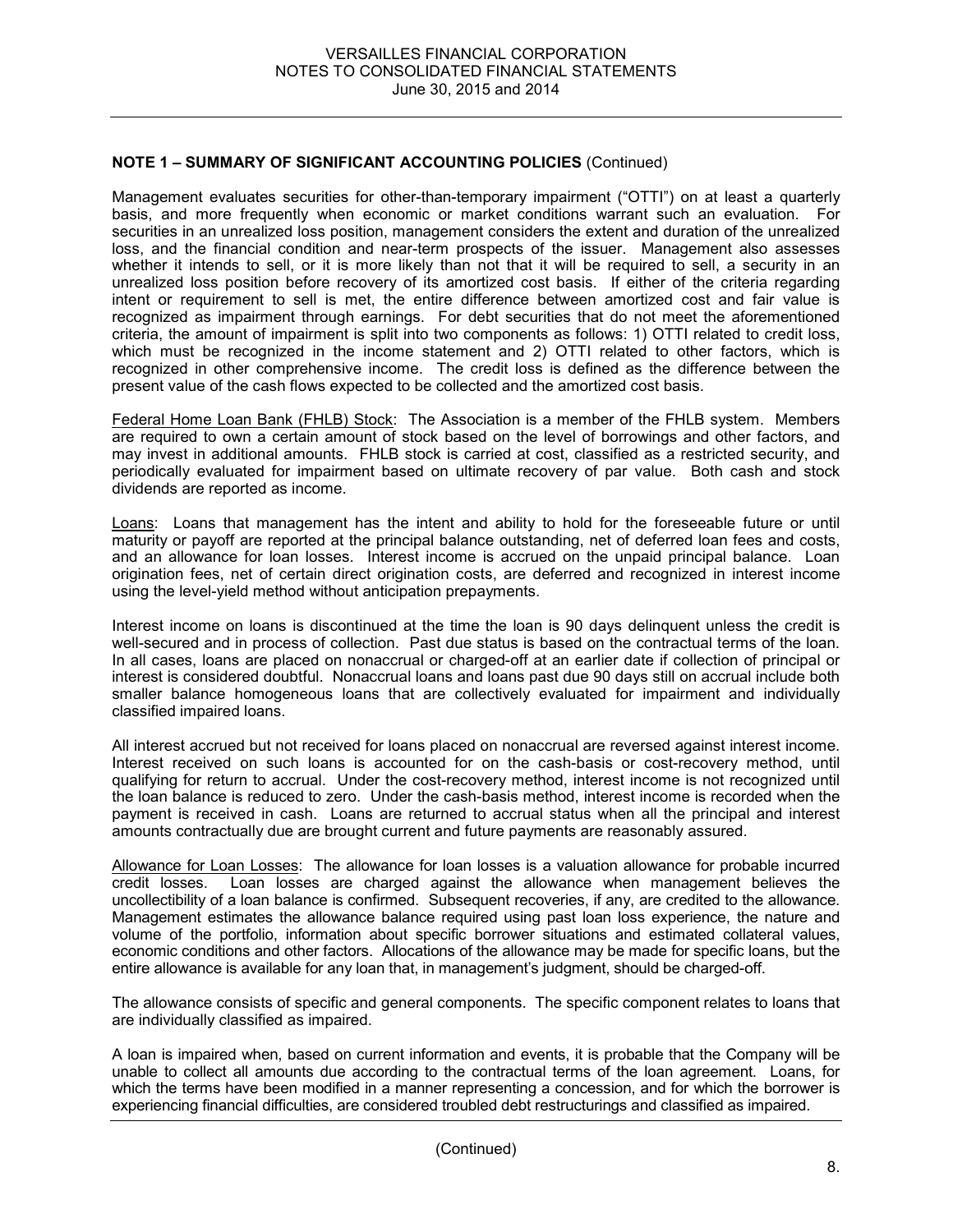# **NOTE 1 – SUMMARY OF SIGNIFICANT ACCOUNTING POLICIES** (Continued)

Factors considered by management in determining impairment include payment status, collateral value, and the probability of collecting scheduled principal and interest payments when due. Loans that experience insignificant payment delays and payment shortfalls generally are not classified as impaired. Management determines the significance of payment delays and payment shortfalls on case-by-case basis, taking into consideration all of the circumstances surrounding the loan and the borrower, including the length of the delay, the reasons for the delay, the borrower's prior payment record, and the amount of the shortfall in relation to the principal and interest owed.

Commercial and commercial real estate loans are individually evaluated for impairment. If a loan is impaired, a portion of the allowance is allocated so that the loan is reported, net, at the present value of estimated future cash flows using the loan's effective rate or at the fair value of collateral if repayment is expected solely from the collateral. Large groups of smaller balance homogeneous loans, such as consumer and residential real estate loans, are collectively evaluated for impairment, and accordingly, they are not separately identified for impairment disclosures.

Troubled debt restructurings are separately identified for impairment disclosures and are measured at the present value of estimated future cash flows using the loan's effective rate at inception. If a troubled debt restructuring is considered to be a collateral dependent loan, the loan is reported, net, at the fair value of the collateral. For troubled debt restructurings that subsequently default, the Company determines the amount of reserve in accordance with the accounting policy for the allowance for loan losses on loans individually identified as impaired.

The general component covers non-impaired loans and is based on historical loss experience adjusted for current factors. The historical loss experience is determined by portfolio segment and is based on the actual loss history experienced by the Company over the most recent thirty-six months. This actual loss experience is supplemented with other economic factors based on the risks present for each portfolio segment. These economic factors include consideration of the following: levels of and trends in segment. These economic factors include consideration of the following: delinquencies and impaired loans; levels of and trends in charge-offs and recoveries; trends in volume and terms of loans; effects of any changes in risk selection and underwriting standards; other changes in lending policies, procedures, and practices; experience, ability, and depth of lending management and other relevant staff; national and local economic trends and conditions; industry conditions; and effects of changes in credit concentrations. The following portfolio segments have been identified: 1-4 family real estate, commercial real estate, commercial and consumer.

*1-4 Family real estate*: 1-4 family mortgage loans represent loans to consumers for the purchase, refinance or improvement of a residence. Real estate market values at the time of origination directly affect the amount of credit extended and, in the event of default, subsequent changes in these values may impact the severity of losses. Factors considered by management include unemployment levels, credit history and real estate values in the Company's market area.

*Commercial real estate*: Non-residential and multi-family loans are subject to underwriting standards and processes similar to commercial loans. These loans are viewed as cash flow loans and the repayment of these loans is largely dependent on the successful operation of the farm, business or property. Loan performance may be adversely affected by factors impacting the general economy or conditions specific to the real estate market such as geographic location and property types. Management specifically considers real estate values, credit history, unemployment levels, crop prices and yields.

*Commercial*: Commercial credit is extended to commercial customers for use in normal business operations to finance working capital needs, equipment purchases, or other projects. The majority of these borrowers are customer's doing business in the Company's primary market area. These loans are generally underwritten individually and secured with the assets of the company and the personal guarantee of the business owners. Commercial business loans are made based primarily on the borrower's ability to make repayment from the historical and projected cash flow of the borrower's business and the underlying collateral provided by the borrower. Management specifically considers unemployment, credit history and the nature of the business.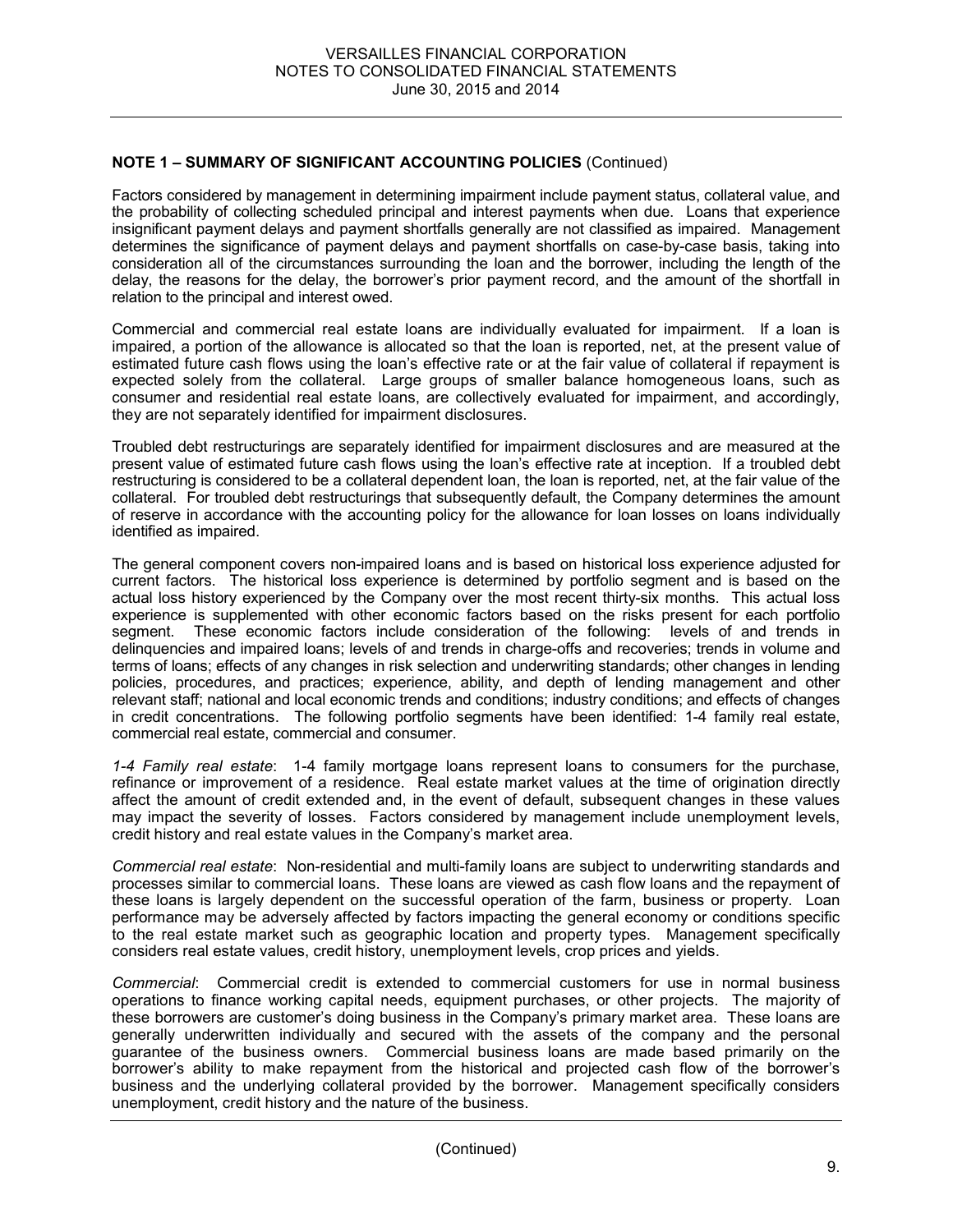# **NOTE 1 – SUMMARY OF SIGNIFICANT ACCOUNTING POLICIES** (Continued)

*Consumer*: Consumer loans are primarily comprised of secured loans including automobile loans, loans on deposit accounts, home improvement loans and to a lesser extent, unsecured personal loans. These loans are underwritten based on several factors including debt-to-income, type of collateral and loan to value, credit history and relationship with the borrower. Unemployment rates are specifically considered by management

Premises and Equipment: Land is carried at cost. Premises and equipment are reported at cost less accumulated depreciation. Depreciation is computed on both the straight-line and accelerated methods over the estimated useful lives of the assets. Building and improvements have useful lives ranging from five to forty years. Furniture and equipment have useful lives ranging from five to ten years.

Foreclosed Assets: Assets acquired through or instead of loan foreclosure are initially recorded at fair value less costs to sell when acquired, establishing a new cost basis. These assets are subsequently accounted for at lower of cost or fair value less estimated costs to sell. If fair value declines subsequent to foreclosure, a valuation allowance is recorded through expense. Operating costs after acquisition are expensed.

Earnings Per Common Share: Basic earnings per common share is net income divided by the weighted average number of common shares outstanding during the period. Employee Stock Ownership Plan shares are considered outstanding for this calculation unless unearned. All outstanding unvested share-based payment awards that contain rights to nonforfeitable dividends are considered participating securities for this calculation.

The Company established a Rabbi Trust and participants in the Association's deferred compensation and supplemental retirement plans could elect to use all or some of the amounts in their accounts to purchase shares in the Company's mutual to stock conversion. These shares are held in the trust and the obligation under the deferred compensation and supplemental retirement plans will be settled with these shares. As such, the shares are carried as treasury stock in the consolidated balance sheet and the shares are considered outstanding for the purpose of calculating earnings per share.

Employee Stock Ownership Plan: The cost of shares issued to the Employee Stock Ownership Plan ("ESOP"), but not yet allocated to participants, is shown as a reduction of shareholders' equity. Compensation expense is based on the market price of shares as they are committed to be released to participant accounts. Dividends on allocated ESOP shares reduce retained earnings. Dividends on unearned ESOP shares reduce debt and accrued interest.

Retirement Plans: Pension expense is the net of service and interest cost, return on plan assets and amortization of gains and losses not immediately recognized. Employee 401(k) and profit sharing plan expense is the amount of matching contributions. Deferred compensation and supplemental retirement plan expense allocates the benefits over years of service.

Stock-Based Compensation: Compensation cost is recognized for restricted stock awards issued to directors and officers based on the fair value of these awards at the date of grant, which is the market price of the Company's common stock at the date of grant.

Compensation cost is recognized over the required service period, generally defined as the vesting period. For awards with graded vesting, compensation cost is recognized on a straight-line basis over each requisite service period.

Income Taxes: Income tax expense is the total of the current year income due or refundable and the change in deferred tax assets and liabilities. Deferred tax assets and liabilities are the expected future tax amounts for the temporary differences between the carrying amounts and tax bases of assets and liabilities, computed using enacted tax rates. A valuation allowance, if needed, reduces deferred tax assets to the amount expected to be realized.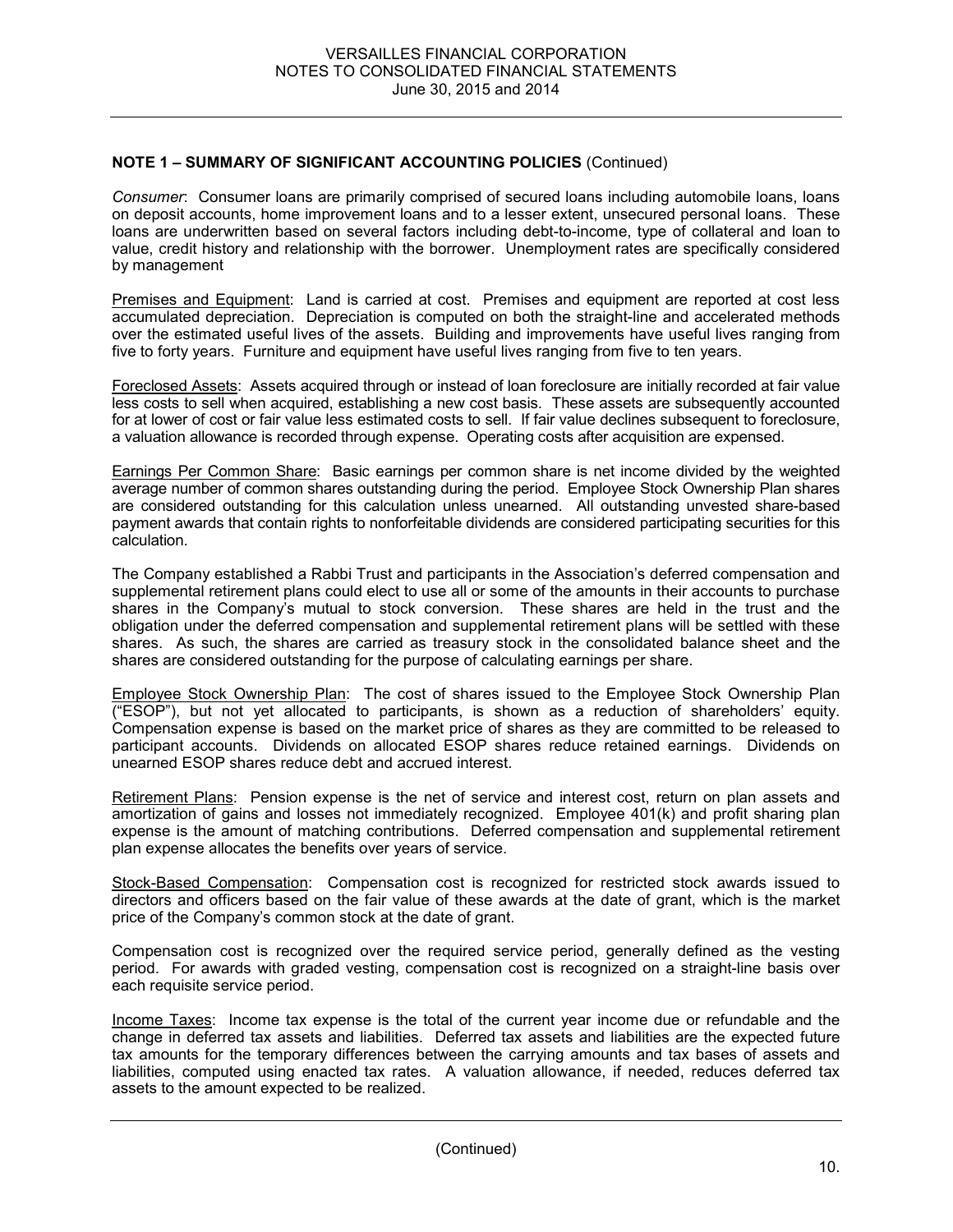# **NOTE 1 - SUMMARY OF SIGNIFICANT ACCOUNTING POLICIES** (Continued)

A tax position is recognized as a benefit only if it is "more likely than not" that the tax position would be sustained in a tax examination, with a tax examination being presumed to occur. The amount recognized is the largest amount of tax benefit that is greater than 50% likely of being realized on examination. For tax positions not meeting the "more likely than not" test, no tax benefit is recorded.

The Company recognizes interest and/or penalties related to income tax matters in income tax expense.

Loan Commitments and Related Financial Instruments: Financial instruments include off-balance sheet credit instruments, such as commitments to make loans, issued to meet customer financing needs. The face amount for these items represents the exposure to loss, before considering customer collateral or ability to repay. Such financial instruments are recorded when they are funded.

Comprehensive Income: Comprehensive income consists of net income and other comprehensive income (loss). Other comprehensive income (loss) includes the net of tax impact of unrealized gains and losses on securities available for sale and changes in the funded status of the defined benefit pension plan which are also recognized as separate components of equity, net of tax. As of June 30, 2015 and 2014, other comprehensive income is composed of only unrealized gains (losses) in the funded status of the defined pension plan.

Loss Contingencies: Loss contingencies, including claims and legal actions arising in the ordinary course of business, are recorded as liabilities when the likelihood of loss is probable and an amount or range of loss can be reasonably estimated. Management does not believe there now are such matters that will have a material effect on the financial statements.

Fair Value of Financial Instruments: Fair values of financial instruments are estimated using relevant market information and other assumptions, as more fully disclosed in a separate note. Fair value estimates involve uncertainties and matters of significant judgment regarding interest rates, credit risk, prepayments, and other factors, especially in the absence of broad markets for particular items. Changes in assumptions or in market conditions could significantly affect the estimates.

Reclassifications: Some items in prior financial statements have been reclassified to conform to the current presentation. Reclassifications had no effect on prior year net income or shareholders' equity.

Adoption of New Accounting Standards: In February 2013, the FASB amended existing guidance related to reporting amounts reclassified out of accumulated other comprehensive income (loss). These amendments do not change the current requirements for reporting net income or other comprehensive income in financial statements. These amendments require an entity to provide information about the amounts reclassified out of accumulated other comprehensive income (loss) by component. In addition, an entity is required to present, either on the face of the statement where net income is presented or in the notes, significant amounts reclassified out of accumulated other comprehensive income by the respective line items of net income but only if the amount reclassified is required under U.S. GAAP to be reclassified to net income in its entirety in the same reporting period. For other amounts that are not required under U.S. GAAP to be reclassified in their entirety to net income, an entity is required to crossreference to other disclosures required under U.S. GAAP that provide additional details about those amounts. The adoption of this standard did not have a material effect on the Company's operating results or financial condition.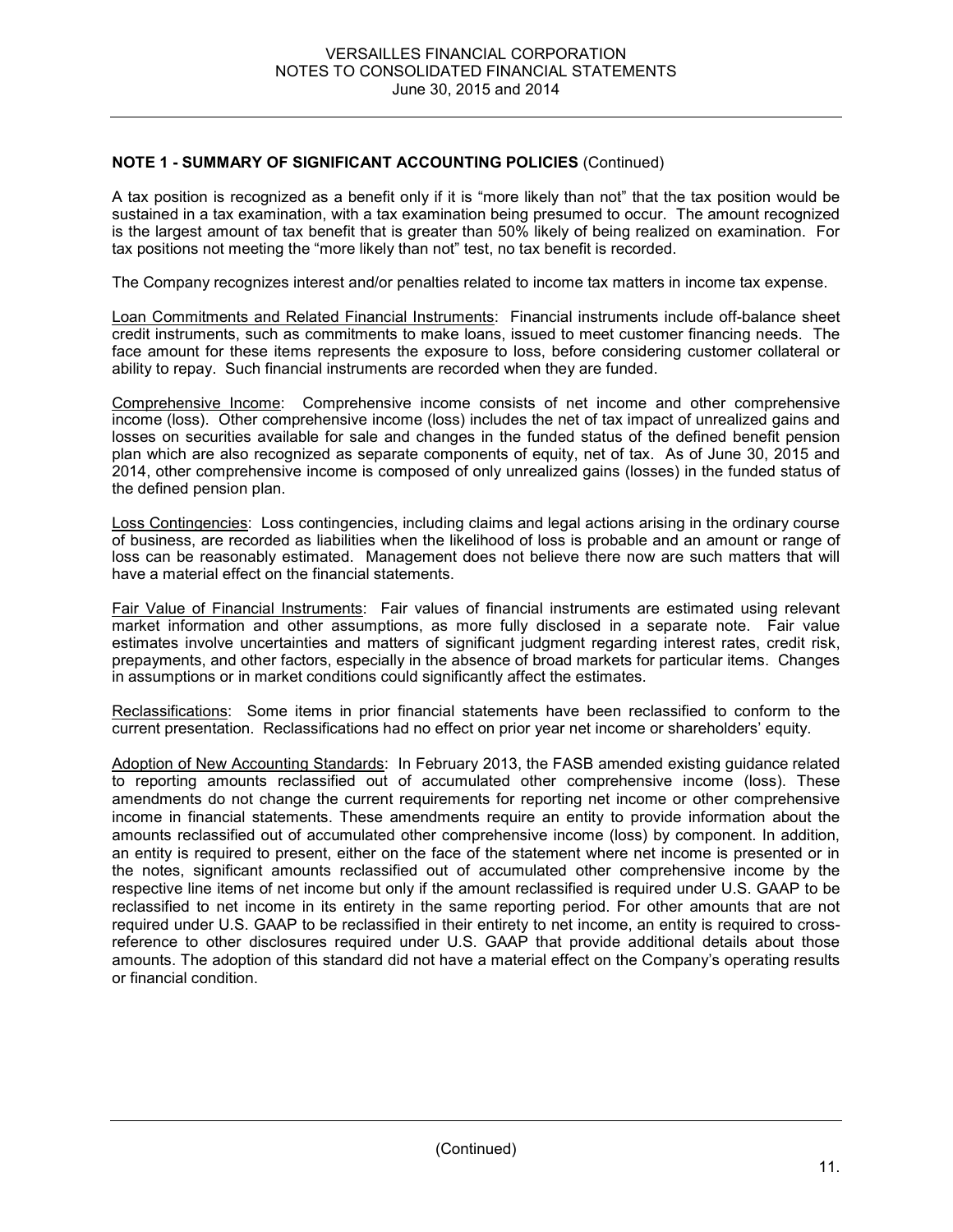# **NOTE 2 - SECURITIES**

The carrying amount, unrecognized gains and losses, and fair value of securities held to maturity were as follows.

|                                                               |                | 2015     |    |              |      |              |    |         |  |
|---------------------------------------------------------------|----------------|----------|----|--------------|------|--------------|----|---------|--|
|                                                               |                |          |    | Gross        |      | Gross        |    |         |  |
|                                                               |                | Carrying |    | Unrecognized |      | Unrecognized |    | Fair    |  |
|                                                               |                | Amount   |    | Gains        |      | Losses       |    | Value   |  |
| Government sponsored entities<br>residential mortgage-backed: |                |          |    |              |      |              |    |         |  |
| <b>FHLMC</b>                                                  | \$             | 169,716  | \$ | 12,364       | \$   |              | \$ | 182,080 |  |
| <b>GNMA</b>                                                   |                | 54,891   |    | 2,152        |      |              |    | 57,043  |  |
| <b>FNMA</b>                                                   |                | 59,902   |    | 2,972        |      |              |    | 62,874  |  |
|                                                               |                | 284,509  | \$ | 17,488       | \$   |              |    | 301,997 |  |
|                                                               |                |          |    |              | 2014 |              |    |         |  |
|                                                               |                |          |    | Gross        |      | Gross        |    |         |  |
|                                                               |                | Carrying |    | Unrecognized |      | Unrecognized |    | Fair    |  |
|                                                               |                | Amount   |    | Gains        |      | Losses       |    | Value   |  |
| Government sponsored entities<br>residential mortgage-backed: |                |          |    |              |      |              |    |         |  |
| <b>FHLMC</b>                                                  | $\mathfrak{S}$ | 206,835  | \$ | 9,753        | \$   |              | \$ | 216,588 |  |
| <b>GNMA</b>                                                   |                | 60,009   |    | 2,253        |      |              |    | 62,262  |  |
| <b>FNMA</b>                                                   |                | 83,752   |    | 5,311        |      |              |    | 89,063  |  |
|                                                               |                | 350,596  |    | 17,317       | \$   |              |    | 367,913 |  |

Securities of the Company are not due at a single maturity date, thus they are not presented by contractual maturity.

At June 30, 2015 and June 30, 2014, there were no holdings of securities of any one issuer in an amount greater than 10% of shareholders' equity.

# **NOTE 3 - LOANS**

Loans at year-end were as follows:

|                           | 2015             | 2014              |
|---------------------------|------------------|-------------------|
| 1-4 family real estate    | 29,783,112<br>\$ | \$ 28,508,674     |
| Commercial real estate:   |                  |                   |
| <b>Business</b>           | 2,066,131        | 2,858,922         |
| Agricultural              | 6,637,946        | 5,247,950         |
| Multi-family              | 77,059           | 79,175            |
| Commercial                | 1,499,619        | 1,636,098         |
| Consumer:                 |                  |                   |
| Auto                      | 693,798          | 621,379           |
| Other secured             | 970,719          | 796,187           |
| Unsecured                 | 535,192          | 477,799           |
| Total loans               | 42,263,576       | 40,226,184        |
| Deferred loan costs       | 20.257           | 20,906            |
| Allowance for loan losses | (255,432)        | (255,432)         |
|                           | 42,028,401       | 39,991,658<br>SS. |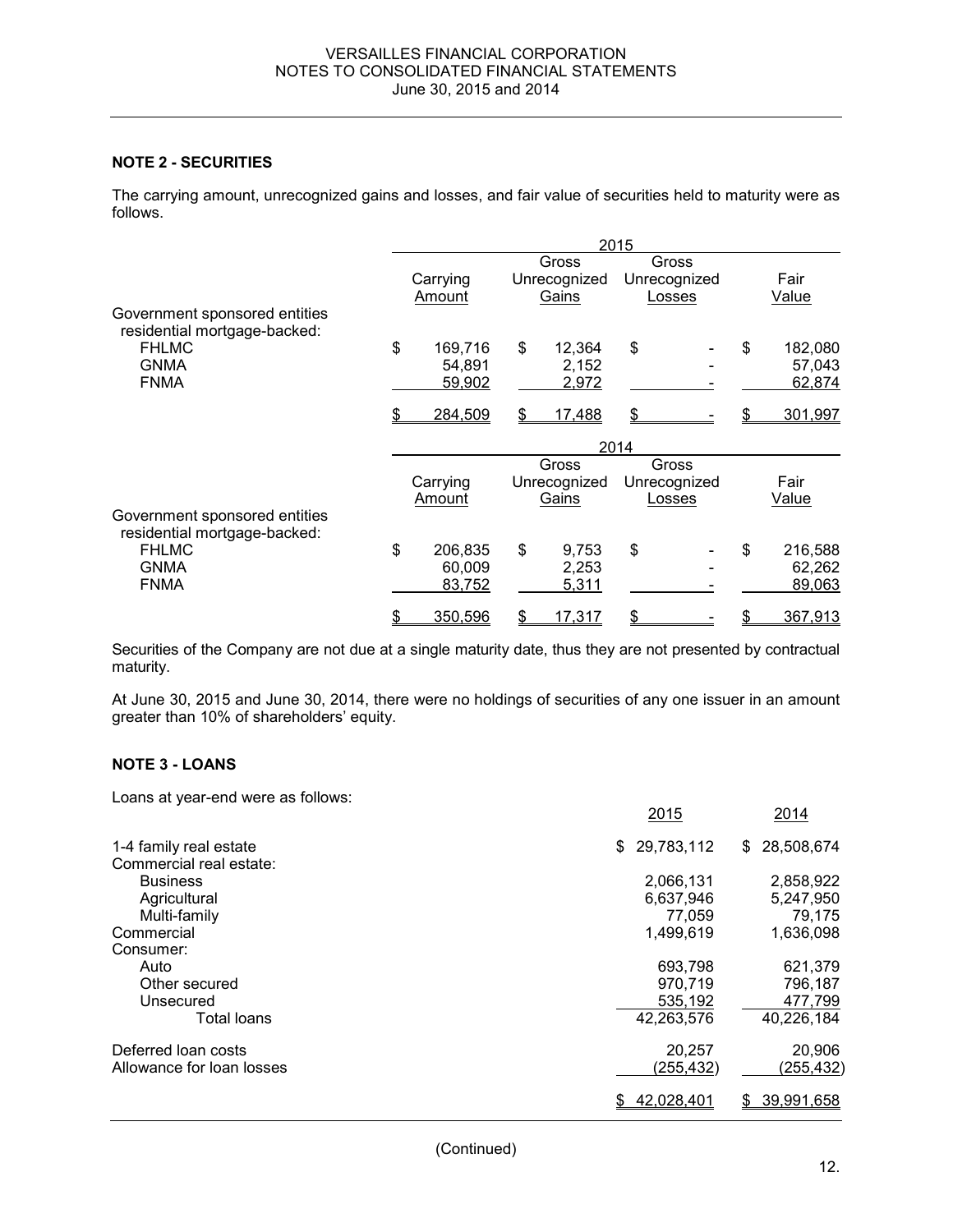# **NOTE 3 – LOANS** (Continued)

Loans to principal officers, directors, and their affiliates during fiscal 2015 and 2014 were as follows.

|                                              |   | 2015                 | 2014                            |
|----------------------------------------------|---|----------------------|---------------------------------|
| Beginning balance<br>Additions<br>Repayments | S | 426.294<br>(25, 486) | 368,250<br>255,000<br>(196,956) |
| Ending balance                               |   | 400.808              | <u>426,294</u>                  |

The following table presents the activity in the allowance for loan losses by portfolio segment for the years ended June 30, 2015 and 2014:

|                                                                                           | Allowance<br>at June 30,<br>2014                 | Provision<br>for Loan<br>Losses                 | Loans<br>Charged-off | Recoveries | Allowance<br>at June 30,<br>2015                 |
|-------------------------------------------------------------------------------------------|--------------------------------------------------|-------------------------------------------------|----------------------|------------|--------------------------------------------------|
| 1-4 family real estate<br>Commercial real estate<br>Commercial<br>Consumer<br>Unallocated | \$208,296<br>17,136<br>10,277<br>11,904<br>7,819 | (23, 300)<br>\$.<br>28,664<br>(7, 162)<br>1,798 | \$                   | \$         | \$184,996<br>45,800<br>3,115<br>13,702<br>7,819  |
| Total                                                                                     | \$255,432<br>Allowance<br>at June 30,<br>2013    | Provision<br>for Loan<br>Losses                 | Loans<br>Charged-off | Recoveries | \$255,432<br>Allowance<br>at June 30,<br>2014    |
| 1-4 family real estate<br>Commercial real estate<br>Commercial<br>Consumer<br>Unallocated | \$199,370<br>30,757<br>7,698<br>9,788<br>7,819   | \$<br>8,926<br>(13,621)<br>2,579<br>2,116       | \$                   | \$         | \$208,296<br>17,136<br>10,277<br>11,904<br>7,819 |
| Total                                                                                     | \$255,432                                        |                                                 |                      |            | \$255,432                                        |

The following table presents the balance in the allowance for loan losses and the recorded investment in loans by portfolio segment and based on impairment method as of June 30, 2015 and 2014:

|                        |           | Allowance for Loan Losses |     |                                  |     |           |              |   | Recorded Investment in Loans |                               |
|------------------------|-----------|---------------------------|-----|----------------------------------|-----|-----------|--------------|---|------------------------------|-------------------------------|
|                        |           |                           |     | <b>Individually Collectively</b> |     | Total     | Individually |   | Collectively                 | Total                         |
|                        | Evaluated |                           |     | Evaluated                        |     | Allowance | Evaluated    |   | Evaluated                    | Loans                         |
| June 30, 2015          |           |                           |     |                                  |     |           |              |   |                              |                               |
| 1-4 family real estate | S         | $\sim$                    | -\$ | 184,996                          | S   | 184,996   | \$           |   |                              | - \$29,917,085 \$29,917,085   |
| Commercial real estate |           | $\overline{\phantom{a}}$  |     | 45.800                           |     | 45,800    |              |   | 8,793,657                    | 8,793,657                     |
| Commercial             |           | ۰                         |     | 3.115                            |     | 3.115     |              | - | 1,501,757                    | 1,501,757                     |
| Consumer               |           |                           |     | 13.702                           |     | 13,702    |              | - | 2,202,845                    | 2,202,845                     |
| Unallocated            |           |                           |     | 7,819                            |     | 7,819     |              |   |                              |                               |
| Total                  |           |                           |     | 255,432                          | \$. | 255.432   | \$.          |   |                              | $-$ \$42,415,344 \$42,415,344 |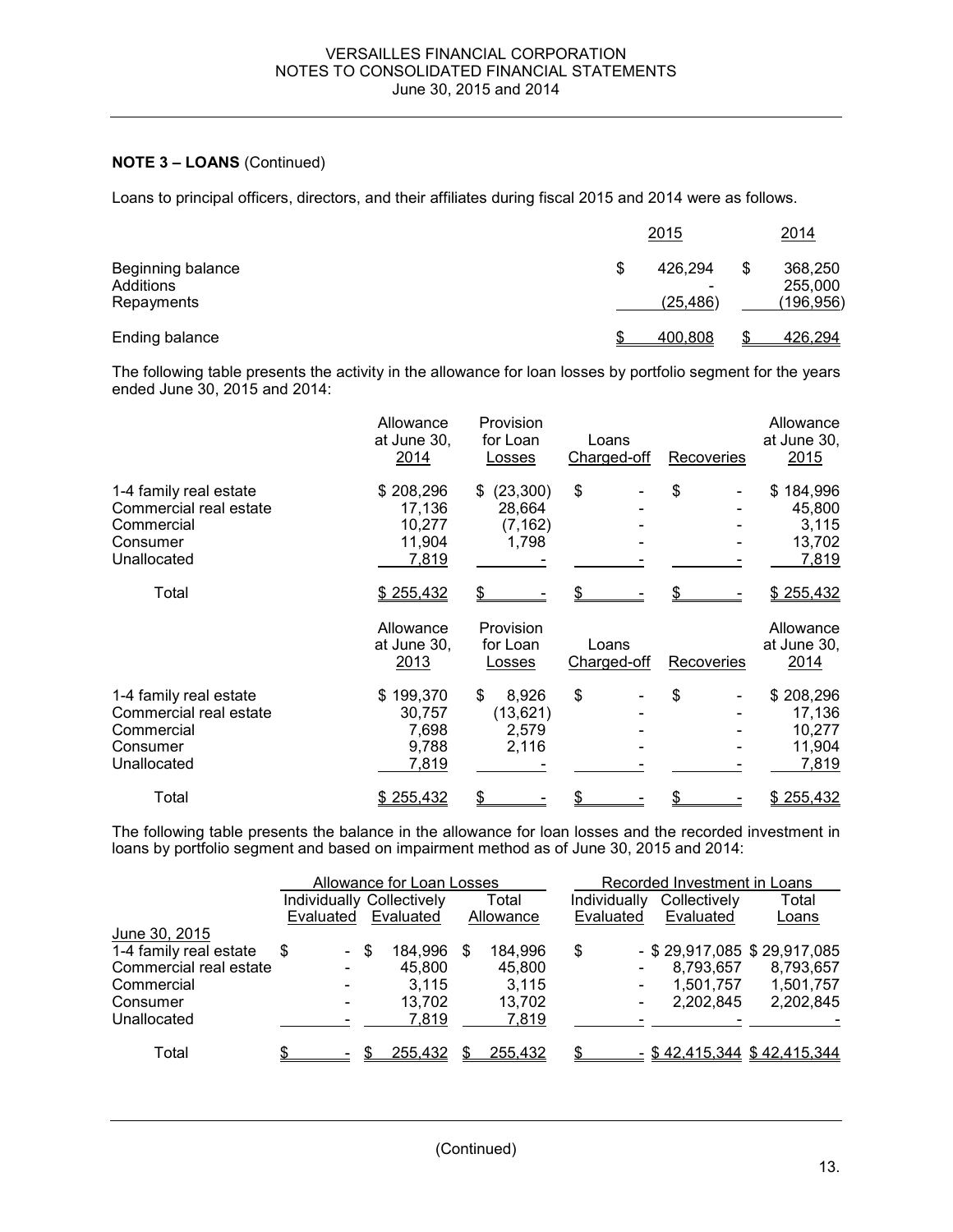# **NOTE 3 – LOANS** (Continued)

|                        |     |           |    | Allowance for Loan Losses |   |           |              | Recorded Investment in Loans |                                    |
|------------------------|-----|-----------|----|---------------------------|---|-----------|--------------|------------------------------|------------------------------------|
|                        |     |           |    | Individually Collectively |   | Total     | Individually | Collectively                 | Total                              |
|                        |     | Evaluated |    | Evaluated                 |   | Allowance | Evaluated    | Evaluated                    | Loans                              |
| June 30, 2014          |     |           |    |                           |   |           |              |                              |                                    |
| 1-4 family real estate | \$. | $\sim$    | -S | 208,296                   | S | 208,296   | \$           |                              | $-$ \$28,615,557 \$28,615,557      |
| Commercial real estate |     |           |    | 17.136                    |   | 17.136    |              | 8,201,460                    | 8,201,460                          |
| Commercial             |     |           |    | 10.277                    |   | 10.277    |              | 1,639,178                    | 1,639,178                          |
| Consumer               |     |           |    | 11.904                    |   | 11.904    |              | 1,898,934                    | 1,898,934                          |
| Unallocated            |     |           |    | 7,819                     |   | 7,819     |              |                              |                                    |
| Total                  |     |           |    | 255.432                   |   | 255.432   | \$           |                              | <u>- \$40,355,129 \$40,355,129</u> |

Included in recorded investment in 2015 is \$20,257 of deferred loan costs and \$131,511 of accrued loan interest. Included in recorded investment in 2014 is \$20,906 of deferred loan costs and \$108,039 of accrued loan interest.

There were no loans individually evaluated for impairment at June 30, 2015 or 2014 or during the years ending June 30, 2015 and 2014.

Loan Performance and Credit Quality Indicators: The Company considers the performance of the loan portfolio and its impact on the allowance for loan losses. For all loan classes, the Company primarily evaluates credit quality based on the aging status of the loan and by payment activity.

There were no nonaccrual loans or loans past due over 90 days still on accrual as of June 30, 2015 and 2014.

At June 30, 2015, the Company had one consumer auto loan totaling \$659 that was 32 days delinquent and one consumer unsecured loan totaling \$4,251 that was 33 days delinquent. At June 30, 2014, the Company had one consumer auto loan totaling \$2,127 that was 32 days delinquent.

#### **Troubled Debt Restructurings:**

The Company had no loans classified as troubled debt restructures (TDRs) at June 30, 2015 and 2014, and there were no loans modified as troubled debt restructurings that occurred during the year ending June 30, 2015 and 2014.

#### **NOTE 4 - PREMISES AND EQUIPMENT**

Year-end premises and equipment were as follows.

|                                                                       | 2015                                         |   | 2014                                         |
|-----------------------------------------------------------------------|----------------------------------------------|---|----------------------------------------------|
| Land<br>Building and improvements<br>Furniture and equipment<br>Total | 150.429<br>1,250,206<br>298.321<br>1,698,956 | S | 150,429<br>1,247,126<br>287,769<br>1,685,324 |
| Accumulated depreciation                                              | (275, 979)                                   |   | (219, 425)                                   |
|                                                                       | 1.422.977                                    |   | <u>1,465,899</u>                             |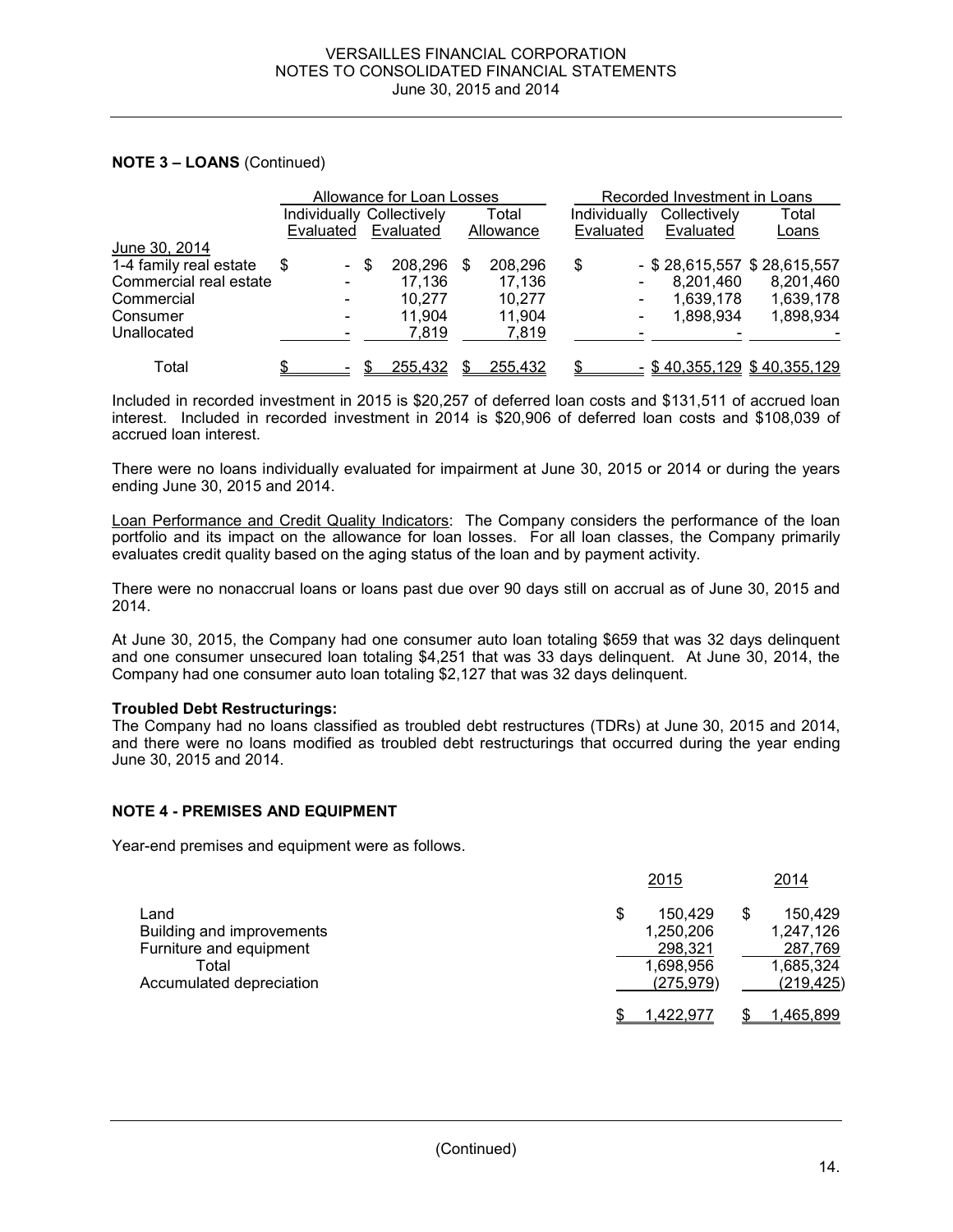# **NOTE 5 - DEPOSITS**

Deposits from principal officers, directors, and their affiliates at June 30, 2015 and 2014 were \$1,233,615 and \$1,308,945. The aggregate amount of certificates of deposit accounts with balances greater than \$250,000 at year-end 2015 and 2014 was \$310,774 and \$307,682.

Scheduled maturities of certificates of deposit were as follows.

| Year ended June 30, 2016 | 2017<br>2018<br>2019 | 8.343.599<br>4.438.302<br>1,019,675<br>899,705 |
|--------------------------|----------------------|------------------------------------------------|
|                          |                      | 14.701.281                                     |

# **NOTE 6 – FEDERAL HOME LOAN BANK ADVANCES**

Year-end advances from the Federal Home Loan Bank were as follows.

|                                                                                                                                                           | Rate                             |   | 2015                                | 2014                                |
|-----------------------------------------------------------------------------------------------------------------------------------------------------------|----------------------------------|---|-------------------------------------|-------------------------------------|
| Fixed rate advance, due July 2014<br>Fixed rate advance, due October 2014                                                                                 | 1.02%<br>1.14%                   | S |                                     | 1.000.000<br>1,000,000              |
| Fixed rate advance, due September 2014<br>Fixed rate advance, due March 2017<br>Fixed rate advance, due June 2017<br>Fixed rate advance, due October 2019 | 2.89%<br>3.36%<br>1.15%<br>1.91% |   | 1.000.000<br>2,000,000<br>1.000.000 | 1.000.000<br>1.000.000<br>2,000,000 |
| Fixed rate advance, due February 2025                                                                                                                     | 2.40%                            |   | 2,000,000<br>6,000,000              | 6,000,000                           |

Fixed rate advances are payable at maturity and subject to prepayment penalties if paid off prior to maturity.

Required payments over the next five years and thereafter are as follows:

| Year ended June 30, 2016 |            | \$        |
|--------------------------|------------|-----------|
|                          | 2017       | 3,000,000 |
|                          | 2018       |           |
|                          | 2019       |           |
|                          | 2020       | 1,000,000 |
|                          | Thereafter | 2,000,000 |
|                          |            | 6,000,000 |

Advances under the borrowing agreements are collateralized by a blanket pledge of the Company's residential mortgage loan portfolio and FHLB stock. At June 30, 2015 and 2014, the Company had approximately \$28,651,000 and \$26,318,000 of qualifying first-mortgage loans and \$77,000 and \$79,000 of multi-family mortgage loans pledged, in addition to FHLB stock, as collateral for FHLB advances. At June 30, 2015, based on the Association's current FHLB stock ownership, total assets and pledgable first-mortgage and multi-family mortgage loan portfolios, the Association had the ability to obtain borrowings up to an additional \$10,825,980.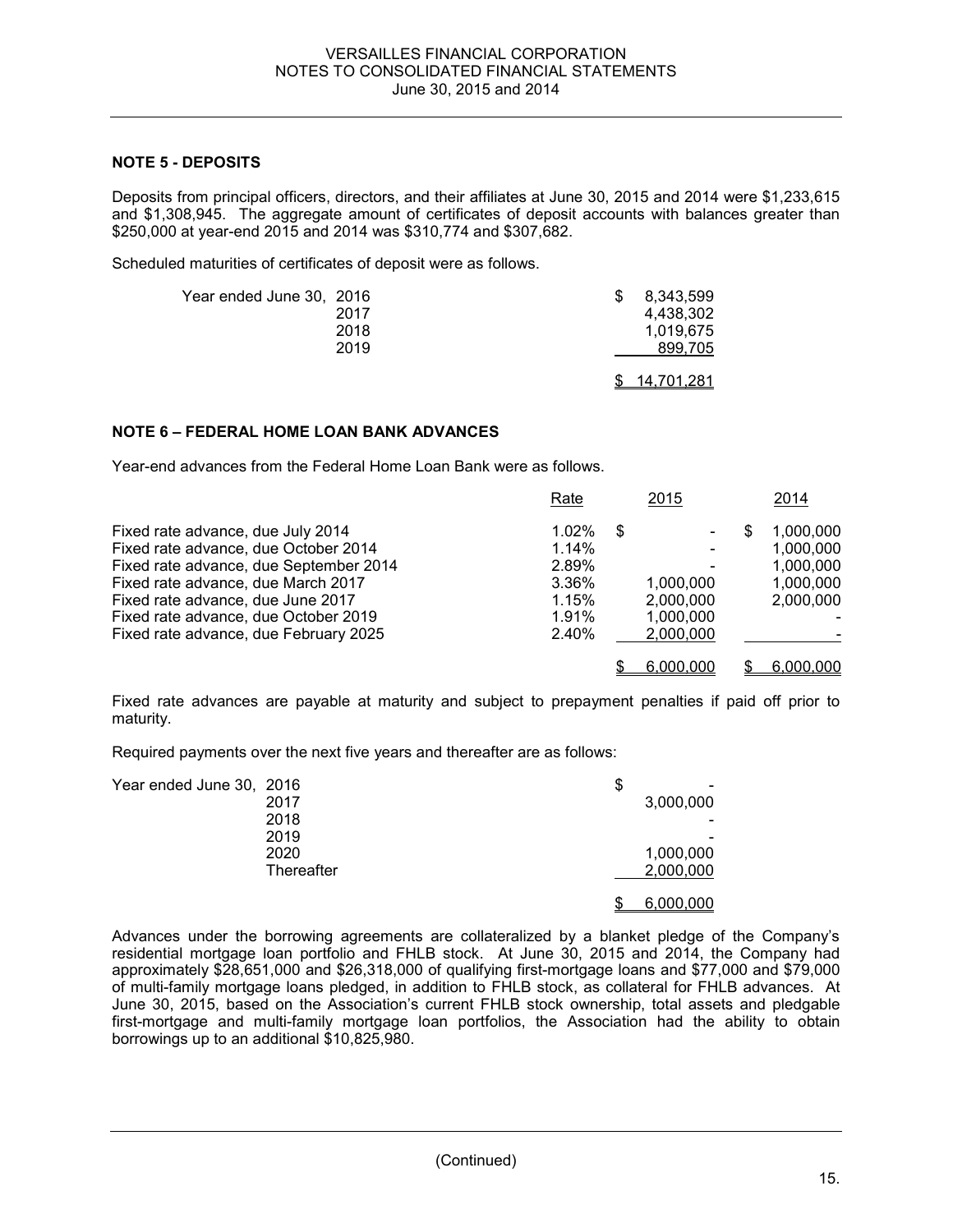# **NOTE 7 - INCOME TAXES**

Income tax expense was as follows.

|                     | 2015                 | 2014                       |
|---------------------|----------------------|----------------------------|
| Current<br>Deferred | 142,903<br>(23, 303) | \$<br>115,713<br>(64, 513) |
| Total               | 119,600              | \$<br>51,200               |

Effective tax rates differ from the federal statutory rate of 34% applied to income before income taxes due to the following.

|                                                                                   | 2015           | 2014             |
|-----------------------------------------------------------------------------------|----------------|------------------|
| Federal statutory rate times financial statement income<br>Effect of:             | \$<br>116.721  | \$<br>49,260     |
| Tax exempt interest income, net of interest expense<br>disallowance<br>Other, net | (967)<br>3,846 | (1,001)<br>2,941 |
| Total                                                                             | <u>119,600</u> | 51,200           |
| Effective tax rate                                                                | 34.84%         | 35.34%           |
|                                                                                   |                |                  |

Year-end deferred tax assets and liabilities were due to the following.

|                              | 2015          | 2014         |
|------------------------------|---------------|--------------|
| Deferred tax assets:         |               |              |
| Allowance for loan losses    | \$<br>86.847  | \$<br>86,847 |
| Accrued compensation         | 409,503       | 380,958      |
| Restricted stock expense     | 27,523        | 18,384       |
| Capital loss carryforward    | 40,130        | 40,130       |
| Pension                      | 312,205       | 142,071      |
| Total deferred tax asset     | 876.208       | 668,390      |
| Deferred tax liabilities:    |               |              |
| Deferred loan fees and costs | (6,887)       | (7, 108)     |
| <b>FHLB</b> stock            | (75,070)      | (75,070)     |
| Accrual to cash              | (44, 653)     | (37, 773)    |
| Accumulated depreciation     | (18,795)      | (17, 573)    |
| Total deferred tax liability | (145,405)     | (137, 524)   |
| Net deferred tax asset       | \$<br>730.803 | 530.866      |

At June 30, 2015, the Company had \$118,030 of capital loss carry forwards which may be carried forward for up to five years. The capital loss carry forwards expire June 30, 2019 and may only be deducted to the extent the Company generates capital gains. No valuation allowance has been recorded against the capital loss carry forwards as the Company believes it is more likely than not that the benefit will be realized.

The Company has not recorded a deferred tax liability of approximately \$265,000 related to approximately \$778,000 of cumulative special bad debt deductions arising prior to December 31, 1987, the end of the Company's base year for purposes of calculating the bad debt deduction. If the Company were liquidated or otherwise ceases to be a financial institution or if the tax laws were to change, this amount would be expensed.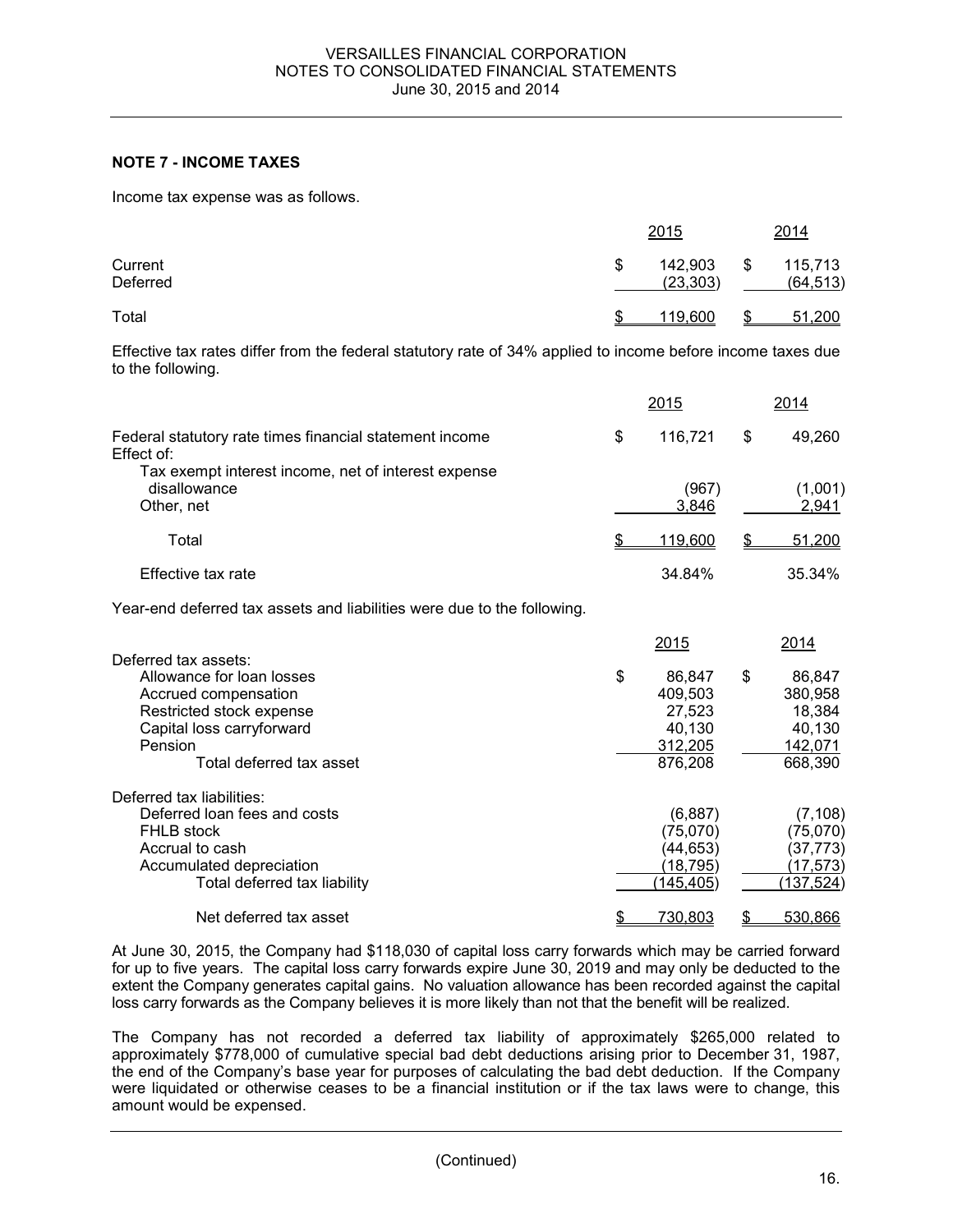# **NOTE 7 - INCOME TAXES** (Continued)

At June 30, 2015 and 2014, the Company had no unrecognized tax benefits recorded. The Company does not expect the amount of unrecognized tax benefits to significantly change within the next twelve months. There were no penalties or interest related to income taxes recorded in the income statement for the years ended June 30, 2015 and 2014 and no amounts accrued for penalties and interest as of June 30, 2015 or June 30, 2014.

The Company is subject to U.S. federal income tax. The Company is no longer subject to examination by the federal taxing authority for years prior to 2011. The tax years 2011-2014 remain open to examination by the U.S. taxing authority.

# **NOTE 8 - RETIREMENT PLANS**

The Company has a funded noncontributory defined benefit pension plan that covers substantially all of its employees. The plan provides defined benefits based on years of service and final average salary.

Information about obligations and plan assets of defined benefit pension plan follows:

|                                                                                                                                                 |   | 2015                                                          | 2014                                                      |
|-------------------------------------------------------------------------------------------------------------------------------------------------|---|---------------------------------------------------------------|-----------------------------------------------------------|
| Benefit obligation                                                                                                                              | S | 2,249,418                                                     | \$<br>1,666,959                                           |
| Change in plan assets, at fair value:<br>Beginning plan assets<br>Actual return<br>Employer contribution<br>Benefits paid<br>Ending plan assets |   | 1,249,102<br>9.754<br>102,039<br><u>(29,724)</u><br>1,331,171 | 1,010,982<br>165,302<br>102,542<br>(29, 724)<br>1,249,102 |
| Funded status at end of year (benefit obligations less<br>plan assets)                                                                          |   | (918.247                                                      | (417,857)                                                 |

Amounts recognized in accumulated other comprehensive loss at June 30 consist of the following:

|                                                                                                                                     |     | 2015              | 2014                        |
|-------------------------------------------------------------------------------------------------------------------------------------|-----|-------------------|-----------------------------|
| Net actuarial loss                                                                                                                  | \$. | 1,012,649         | \$<br>493.137               |
| The accumulated benefit obligation was $$1,813,497$ and $$1,398,497$ at the measurement date of<br>June 30, 2015 and June 30, 2014. |     |                   |                             |
| Components of net periodic benefit cost and other amounts recognized in other comprehensive loss:                                   |     |                   |                             |
| Net periodic benefit cost<br>(Gain) loss recognized in other comprehensive income                                                   | \$  | 82.918<br>519,513 | \$<br>125,596<br>(123, 219) |
| Net (gain) loss recognized in net periodic benefit cost and other                                                                   |     |                   |                             |

The estimated net loss for the defined benefit pension plan that will be amortized from accumulated other comprehensive loss into net periodic benefit cost over the next fiscal year is \$48,089.

comprehensive income  $\qquad \qquad \qquad$  8 602,431 \$ 2,377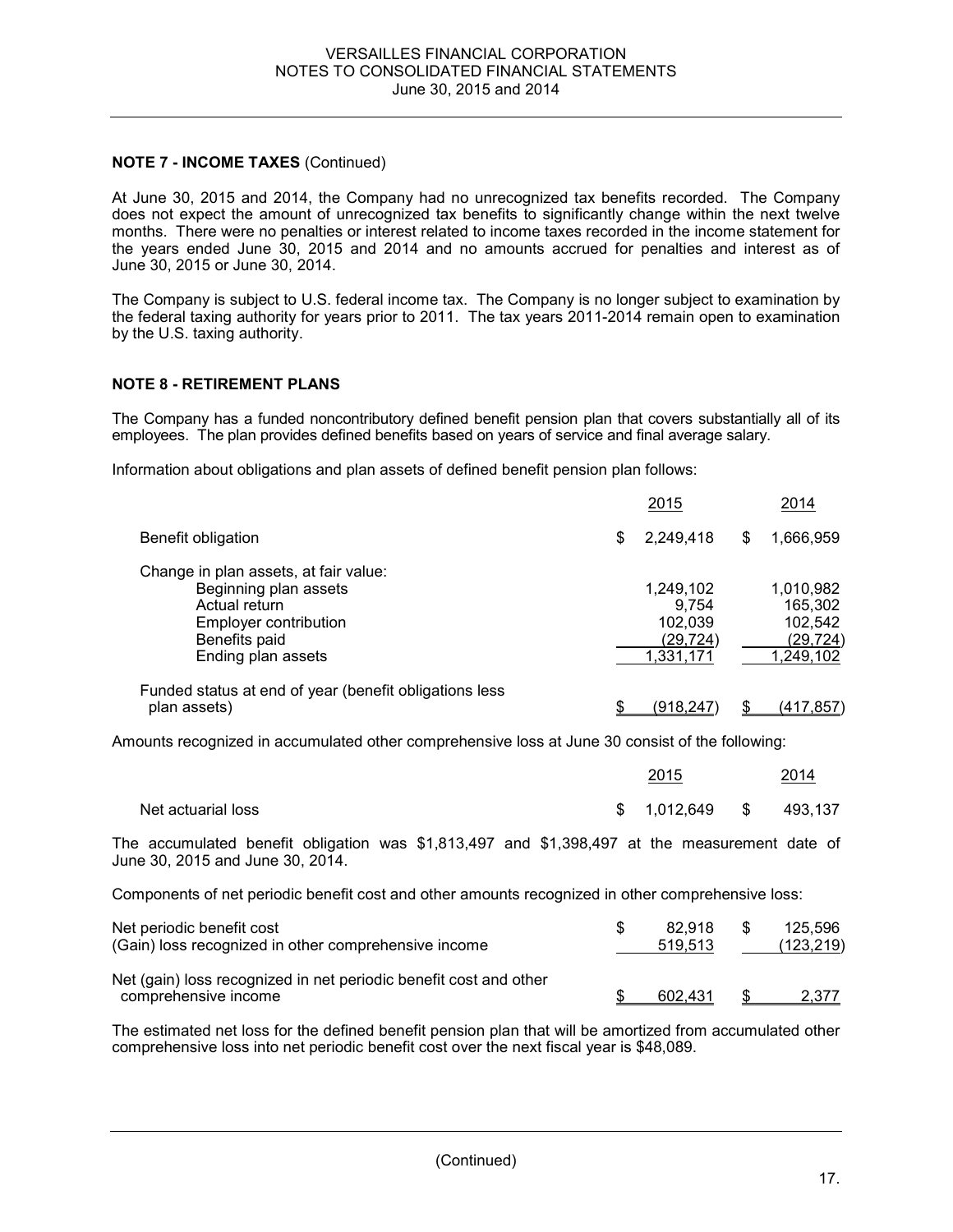# **NOTE 8 - RETIREMENT PLANS** (Continued)

|                                                         | 2015  | 2014  |
|---------------------------------------------------------|-------|-------|
| Weighted-average assumptions used to determine net cost |       |       |
| Discount rate on benefit obligation                     | 4.33% | 4.81% |
| Long-term expected rate of return on plan assets        | 6.50% | 6.50% |
| Rate of compensation increase                           | 4.00% | 4.00% |
| Weighted-average assumptions used to                    |       |       |
| determine benefit obligation at year-end                |       |       |
| Discount rate                                           | 4.44% | 4.33% |
| Rate of compensation increase                           | 4.00% | 4.00% |

There are no investments that are prohibited by the pension plan.

The Company's pension plan asset allocation by asset class at year-end 2015 and 2014 are as follows:

|                           | Percentage of Plan<br>Assets at Year End |               |
|---------------------------|------------------------------------------|---------------|
|                           | 2015                                     | 2014          |
| Mutual funds              | 79.6%                                    | 76.0%         |
| U.S. corporate stock      | 0.2                                      | 0.2           |
| Cash and cash equivalents | 20.2                                     | 23.8          |
| Total Plan Assets         | <u>100.0</u> %                           | <u>100.0%</u> |

The Company's pension plan asset allocation at year-end 2015 and 2014, target allocation for 2015, and expected long-term rate of return by asset class are as follows:

|                                               | Target<br>Allocation | Percentage of Plan<br>Assets<br>at Year-end |            | Weighted-<br><b>Average Expected</b><br>Long-Term Rate |  |  |
|-----------------------------------------------|----------------------|---------------------------------------------|------------|--------------------------------------------------------|--|--|
| Asset Category                                | 2015                 | 2015                                        | 2014       | of Return-2015                                         |  |  |
| Investment funds<br>Cash and cash equivalents | 80%<br>20%           | 80%<br><b>20%</b>                           | 76%<br>24% | 6.50%<br>4.00%                                         |  |  |

The Pension Trustees work with an outside investment advisor to establish an appropriate asset allocation based upon stated objectives and risk tolerance. The outside investment advisor also assists in identifying, selecting and monitoring investments and investment managers within each asset class. The expectation for long-term rate of return on the plan assets is reviewed periodically by the Pension Trustees in consultation with the outside investment advisor. Factors considered in setting and adjusting this rate are historic and projected rates of return on the portfolio, an investment time horizon that exceeds five years and the Pension Trustees tolerance for risk which is deemed to be moderate.

The Company expects to contribute \$97,000 to its pension plan for the year ended June 30, 2016.

Fair Value of Plan Assets: The Company used the following methods and significant assumptions to estimate the fair value of each type of plan asset:

Equity, Investment Funds and Other Securities: The fair values for investment securities are determined by quoted market prices, if available (Level 1).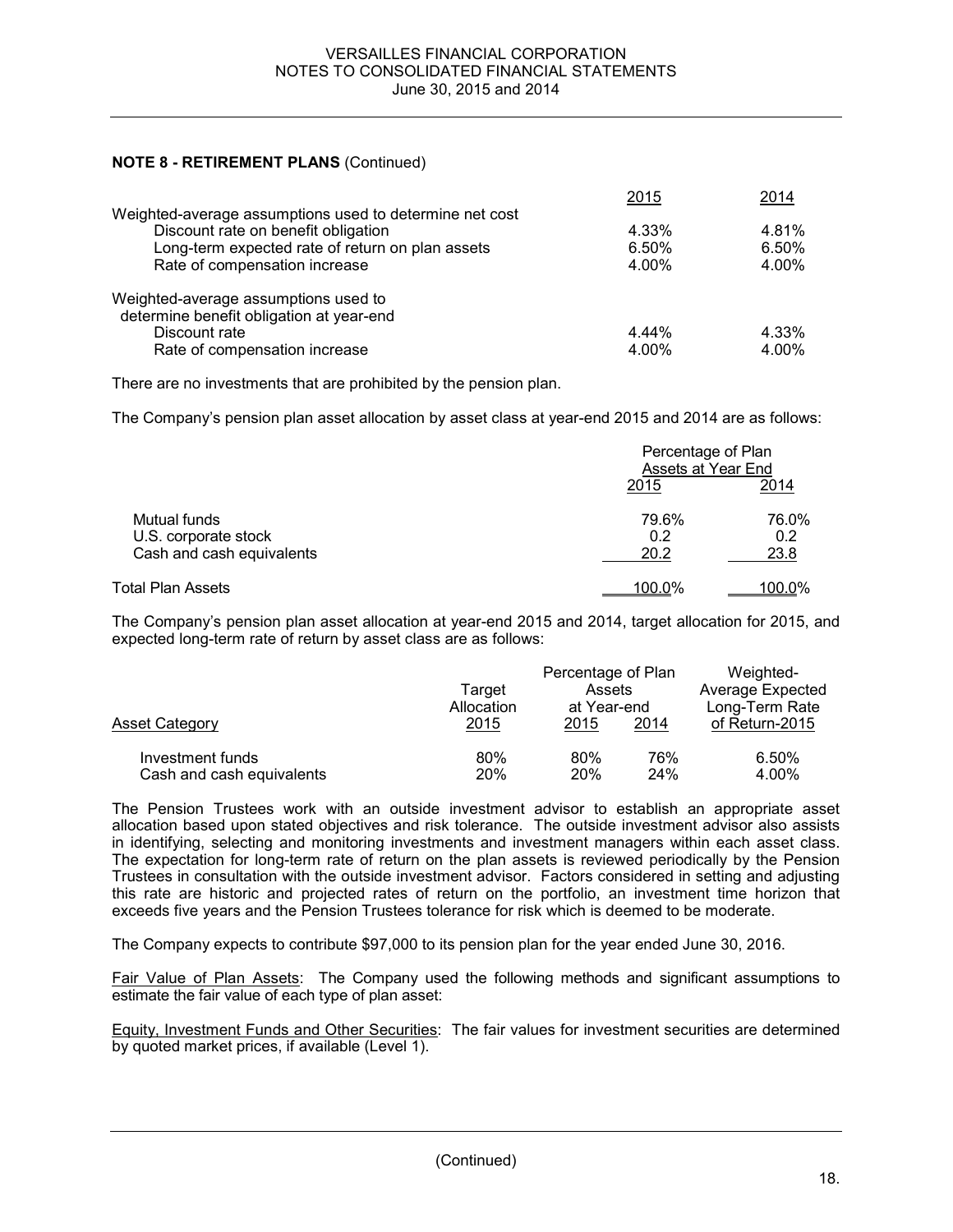# **NOTE 8 - RETIREMENT PLANS** (Continued)

The fair value of the plan assets at June 30, 2015 and 2014, by asset category, is as follows:

|                           |                 |                           | <b>Fair Value Measurements</b> |              |  |  |
|---------------------------|-----------------|---------------------------|--------------------------------|--------------|--|--|
|                           | Significant     |                           |                                |              |  |  |
|                           |                 | Quoted Prices in          | Other                          | Significant  |  |  |
|                           |                 | <b>Active Markets for</b> | Observable                     | Unobservable |  |  |
|                           | Carrying        | <b>Identical Assets</b>   | Inputs                         | Inputs       |  |  |
|                           | Value           | (Level 1)                 | (Level 2)                      | (Level 3)    |  |  |
| June 30, 2015 Plan Assets |                 |                           |                                |              |  |  |
| Mutual funds              | \$<br>1,060,300 | 1,060,300<br>\$.          | \$                             | \$           |  |  |
| U. S. corporate stock     | 2,184           | 2,184                     |                                |              |  |  |
| Cash and cash equivalents | 268,687         | 268,687                   |                                |              |  |  |
| <b>Total Plan Assets</b>  | 1,331,171       | 1,331,171<br>\$           |                                |              |  |  |
| June 30, 2014 Plan Assets |                 |                           |                                |              |  |  |
| Mutual funds              | \$<br>949,159   | 949,159<br>\$             | \$                             | S            |  |  |
| U. S. corporate stock     | 2,167           | 2,167                     |                                |              |  |  |
| Cash and cash equivalents | 297,776         | 297,776                   |                                |              |  |  |
| <b>Total Plan Assets</b>  | ,249,102        | .249,102                  |                                |              |  |  |

The following pension benefit payments are expected, which reflect expected future service.

| 2016      | \$<br>29.722 |
|-----------|--------------|
| 2017      | 82.548       |
| 2018      | 81.212       |
| 2019      | 79.792       |
| 2020      | 130.455      |
| 2021-2025 | 768.293      |
|           |              |

Employee 401(k) and Profit Sharing Plan: The Company maintains a 401(k) and profit sharing plan for all eligible employees. To be eligible, an individual must have at least 1,000 hours of service. Eligible employees may contribute up to 15% of their compensation subject to a maximum statutory limitation. The Company provides a matching contribution on behalf of participants who make elective compensation deferrals, at the rate of 50% of the first 6% of the participant's discretionary contribution. Employee contributions are always 100% vested. Employer matching contributions vest on a graduated basis at the rate of 20% per year in years two through six so that the employee is 100% vested after six years of service. The 2015 and 2014 expense related to this plan was \$10,112 and \$12,484 respectively.

Deferred Compensation and Supplemental Retirement Plan: The Board of Directors adopted a deferred compensation and supplemental retirement plan for directors and an executive officer of the Company during fiscal 1999 who retired effective June 30, 2014. Upon adoption, each nonemployee director was credited with \$1,494 for each year of service as a director and the employee director was credited with \$5,103 for each year of prior service. The total liability for prior service upon adoption of the Plan was \$143,541. The prior service cost has been fully amortized. On each December 31 after 1998, each nonemployee director receives a credit to their account equal to 24% of the cash compensation that a participant earned during that calendar year. The employee director receives an annual credit of 8%. At the participant's election, the participant's account earns interest at the rate of the Company's return on average equity for that year or at the rate the Company is paying on a certificate of deposit having a term of one year or less at January 1 of that year. Total expense related to the Plan was \$21,079 and \$30,177 for the years ended June 30, 2015 and 2014. The accrued supplemental retirement liability included in other liabilities was \$293,742 at June 30, 2015 and \$280,533 at June 30, 2014. Distributions to participants or their beneficiary during fiscal 2015 and 2014 were \$7,870 and \$7,719, respectively.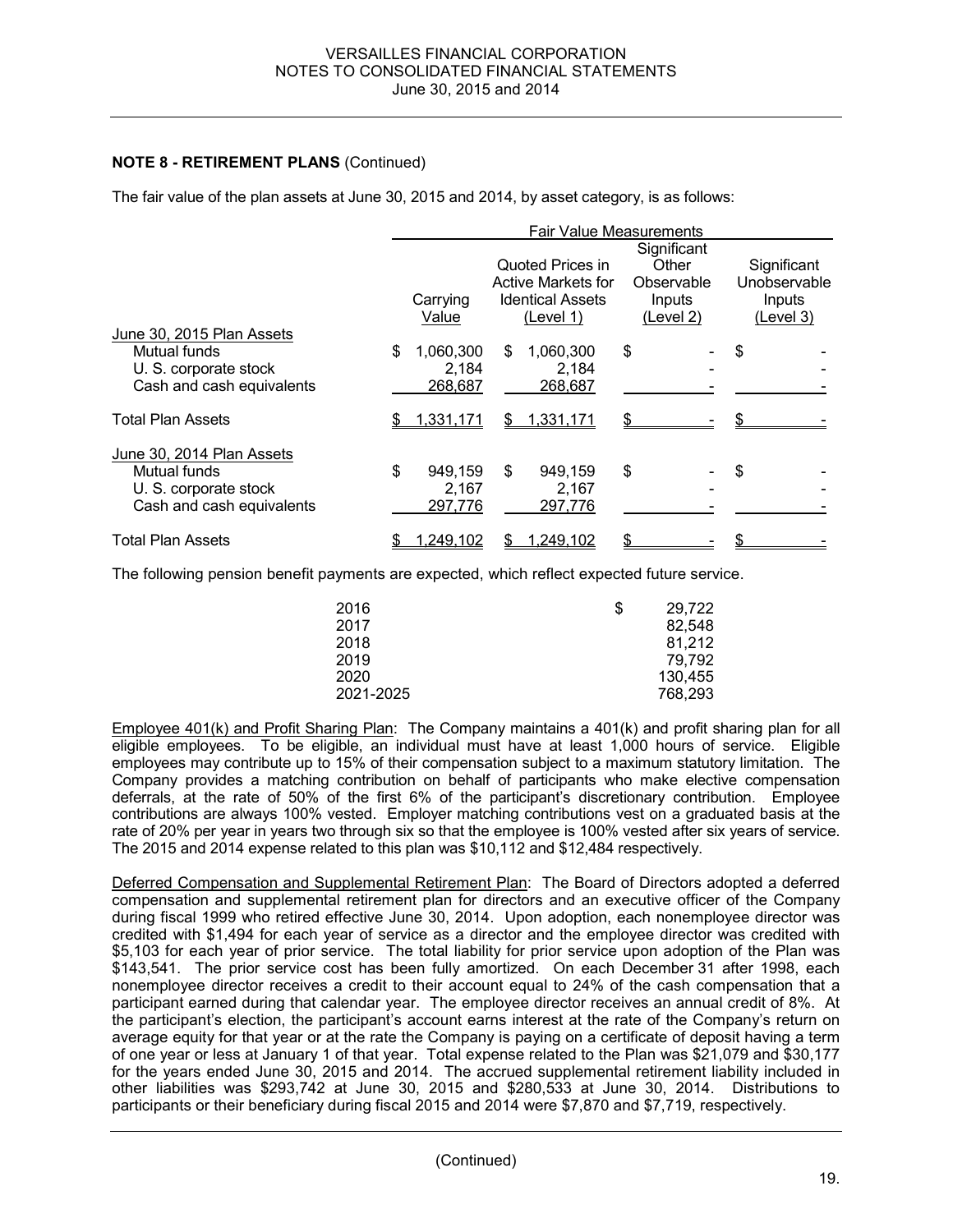# **NOTE 8 - RETIREMENT PLANS** (Continued)

Additionally, each participant may elect to defer up to 25% in base salary and up to 100% of director's fees, bonuses or other cash compensation. Amounts in participant's accounts are vested at all times. The accrued deferred compensation liability included in other liabilities was \$528,423 at June 30, 2015 and \$460,686 at June 30, 2014. Earnings on amounts deferred included in salaries and employee benefits totaled \$7,987 and \$8,411 for the years ended June 30, 2015 and 2014. There were no distributions to participants during fiscal 2015 or 2014. The Plan is unfunded and subject to the general claims of creditors.

In conjunction with the conversion to a stock company with concurrent formation of a holding company, the Company allowed participants in the supplemental retirement and deferred compensation plans to use all or a portion of their funds in an one time election to purchase shares of the holding company at conversion.

The shares are held in a Rabbi Trust and the obligation under the plans will be settled with these shares. Participant stock held by the Rabbi Trust is classified in equity in a manner similar to the manner in which treasury stock is accounted for. Subsequent changes in the fair value of the stock are not recognized. The deferred compensation obligation is classified as an equity instrument and changes in the fair value of the amount owed to the participant are not recognized. These shares are considered outstanding for the purpose of both basic and diluted EPS. The participants elected to use \$354,600 to purchase 35,460 shares of common stock.

# **NOTE 9 – EMPLOYEE STOCK OWNERSHIP PLAN**

As part of the conversion to a stock company, the Company formed a leveraged ESOP. The plan has a December 31 year-end and the first allocation was December 31, 2010. The ESOP borrowed from the Company, totaling \$342,000, to purchase 34,200 shares of stock at \$10 per share. The Company may make discretionary contributions to the ESOP, as well as paying dividends on unallocated shares to the ESOP, and the ESOP uses funds it receives to repay the loan. When loan payments are made, ESOP shares are allocated to participants based on relative compensation and expense is recorded. Dividends on allocated shares increase participant accounts. The shares in the plan are expected to be allocated over a twenty year period.

Participants receive the shares at the end of employment. A participant may require stock received to be repurchased unless the stock is traded on an established market.

Contributions to the ESOP during each year ended June 30, 2015 and 2014 were \$23,506. ESOP expense was \$28,404 and \$25,948 for the year ended June 30, 2015 and 2014, respectively.

Shares held by the ESOP were as follows:

|                                                                 | 2015                   | 2014                   |
|-----------------------------------------------------------------|------------------------|------------------------|
| Allocated<br>Committed to be released<br>Unearned               | 8,550<br>855<br>24.795 | 6,840<br>855<br>26,505 |
| Total ESOP shares                                               | 34.200                 | 34,200                 |
| Fair value of unearned shares                                   | 410,357                | 437,333                |
| Fair value of allocated shares subject to repurchase obligation | 141,502                | 112,860                |

The Company expects to allocate 1,710 shares for the December 31, 2015 plan year.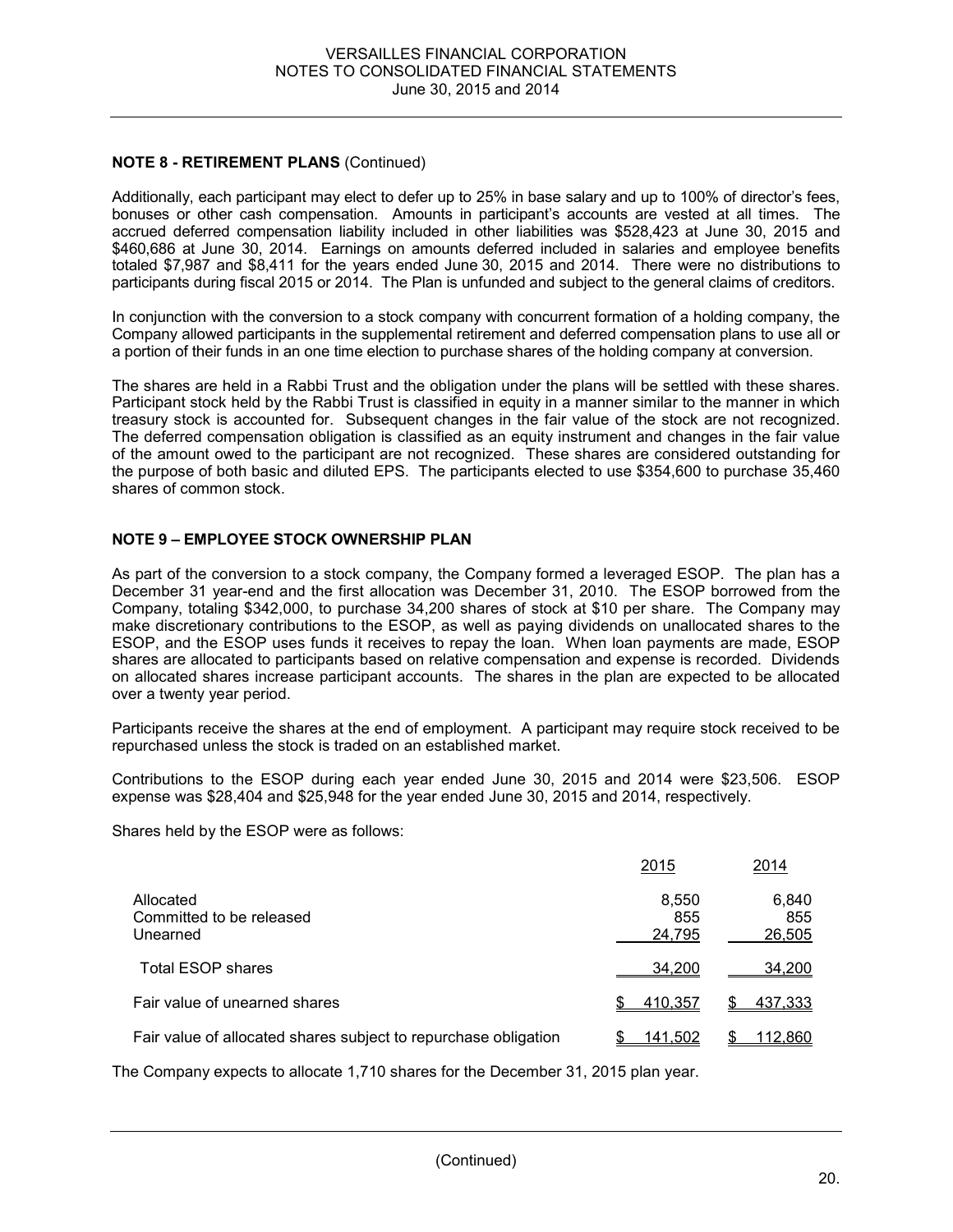### **NOTE 10 – COMMITMENTS, OFF-BALANCE-SHEET RISK AND CONTINGENCIES**

Some financial instruments, such as loan commitments, credit lines and letters of credit are issued to meet customer financing needs. These are agreements to provide credit or to support the credit of others, as long as conditions established in the contract are met, and usually have expiration dates. Commitments may expire without being used. Off-balance-sheet risk to credit loss exists up to the face amount of these instruments, although material losses are not anticipated. The same credit policies are used to make such commitments as are used for loans, including obtaining collateral at exercise of the commitment.

Commitments to make loans at current market rates at year-end were as follows.

|                                                  | 2015 |                |            |  | 2014           |            |
|--------------------------------------------------|------|----------------|------------|--|----------------|------------|
|                                                  |      | <b>Balance</b> | Rate       |  | <b>Balance</b> | Rate       |
| 1-4 family real estate – fixed rate              |      | 395.900        | 3.50-4.50% |  | 466.550        | 3.99-5.75% |
| 1-4 family real estate construction – fixed rate |      |                | $-9/2$     |  | 490.000        | 3.99-4.75% |
| Nonresidential real estate - fixed rate          |      | 375,000        | 4.75%      |  | 840,000        | 4.75-5.75% |

Commitments to make loans are generally made for periods of 60 days or less. The loan commitments have maturities ranging up to 30 years.

At June 30, 2015 and 2014, the Company had no unused lines of credit.

### **NOTE 11 – FAIR VALUE**

There were no financial instruments measured at fair value on a recurring or non-recurring basis at June 30, 2015 or June 30, 2014. The carrying amounts and estimated fair values of other financial instruments, at June 30, 2015 and 2014 are as follows (dollars in thousands):

|                                                             | 2015              |    |               |                   | 2014 |               |  |
|-------------------------------------------------------------|-------------------|----|---------------|-------------------|------|---------------|--|
|                                                             | Carrying<br>Value |    | Fair<br>Value | Carrying<br>Value |      | Fair<br>Value |  |
| <b>Financial assets</b>                                     |                   |    |               |                   |      |               |  |
| Cash and cash equivalents<br>Interest bearing time deposits | \$<br>7.038.350   | \$ | 7.038.350     | \$<br>7,665,161   | \$   | 7.665.161     |  |
| in other financial institutions                             | 1.472.000         |    | 1,472,000     | 1.962.000         |      | 1,962,000     |  |
| Securities held-to-maturity                                 | 284.509           |    | 301,997       | 350.596           |      | 367,913       |  |
| Net loans                                                   | 42.028.401        |    | 41.666.000    | 39.991.658        |      | 39,640,000    |  |
| <b>FHLB</b> stock                                           | 397.500           |    | N/A           | 397,500           |      | N/A           |  |
| Accrued interest receivable                                 | 136.920           |    | 136.920       | 115.719           |      | 115.719       |  |
| <b>Financial liabilities</b>                                |                   |    |               |                   |      |               |  |
| <b>Deposits</b>                                             | (34,164,944)      |    | (34,237,000)  | (33,697,050)      |      | (33,799,000)  |  |
| <b>FHLB</b> advances                                        | (6,000,000)       |    | (6,088,000)   | (6,000,000)       |      | (6,011,000)   |  |
| Accrued interest payable                                    | (24,559)          |    | (24, 559)     | (25,071)          |      | (25,071)      |  |

The methods and assumptions used to estimate fair values are described as follows:

Cash and Cash Equivalents: The carrying amounts of cash and cash equivalents, interest-bearing time deposits in other financial institutions approximate fair values.

Securities Held to Maturity: The fair values of securities held to maturity are determined by quoted prices for similar assets; quoted prices in markets that are not active; or other inputs that are observable or can be corroborated by observable market data.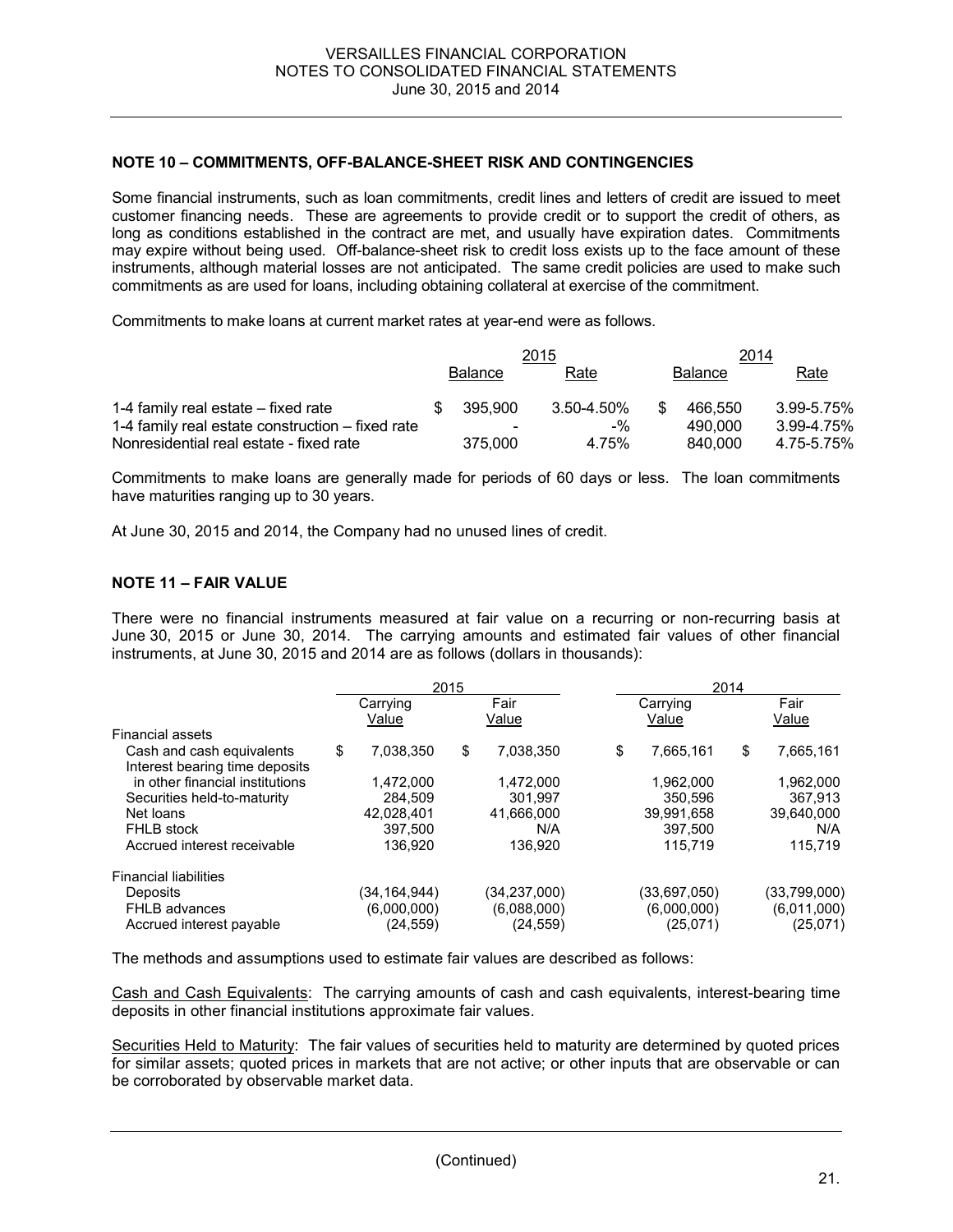# **NOTE 11 – FAIR VALUE** (Continued)

Loans: Fair values of loans are estimated as follows: For variable rate loans that reprice frequently and with no significant change in credit risk, fair values are based on carrying values. Fair values for other loans are estimated using discounted cash flow analyses, using interest rates currently being offered for loans with similar terms to borrowers of similar credit quality. The methods utilized to estimate the fair value of loans do not necessarily represent an exit price.

FHLB Stock: It is not practical to determine the fair value of FHLB stock due to restrictions placed on its transferability.

Deposits: The fair values disclosed for savings and checking accounts are equal to the amount payable at the reporting date (i.e. carrying amount). Fair values for fixed rate certificates of deposit are estimated using a discounted cash flows calculation that applies interest rates currently being offered on certificates to a schedule of aggregated expected monthly maturities on time deposits.

FHLB Advances: The fair values of the Company's long-term borrowings are estimated using discounted cash flow analyses based on the current borrowing rates for similar types of borrowing arrangements.

Accrued Interest Receivable/Payable: The carrying amounts of accrued interest approximate fair value.

Off-balance Sheet Instruments: Fair values for off-balance sheet, credit-related financial instruments are based on fees currently charged to enter into similar agreements, taking into account the remaining terms of the agreements and the counterparties' credit standing. The fair value of commitments is not material.

# **NOTE 12 - REGULATORY MATTERS**

The Association is subject to various regulatory capital requirements administered by the federal banking agencies. Capital adequacy guidelines and prompt corrective action regulations involve quantitative measures of assets, liabilities and certain off-balance-sheet items calculated under regulatory accounting practices. Capital amounts and classifications are also subject to qualitative judgments by the regulators. Failure to meet capital requirements can initiate regulatory action. Management believes as of June 30, 2015, the Association meets all capital adequacy requirements to which it is subject.

Prompt corrective action regulations provide five classifications: well-capitalized, adequately capitalized, undercapitalized, significantly undercapitalized and critically undercapitalized, although these terms are not used to represent overall financial condition. If adequately capitalized, regulatory approval is required to accept brokered deposits. If undercapitalized, capital distributions are limited, as is asset growth and expansion, and capital restoration plans are required. At June 30, 2015 and 2014, the most recent regulatory notifications categorized the Association as well capitalized under the regulatory framework for prompt corrective action. There are no conditions or events since that notification that management believes have changed the institution's category.

Basel III Capital Rules became effective for the Bank on January 1, 2015 and certain provisions are subject to a phase-in period. The implementation of the capital conservation buffer will begin on January 1, 2016 at the 0.625% level and be phased in over a four -year period (increasing by that amount on each subsequent January 1, until it reaches 2.5% on January 1, 2019). The Basel III Capital Rules also provide for a "countercyclical capital buffer" that is applicable to only certain covered institutions and does not have any current applicability to the Bank. The aforementioned capital conservation buffer is designed to absorb losses during periods of economic stress. Banking institutions with a ratio of Common Equity Tier 1 capital to risk-weighted assets above the minimum but below the conservation buffer (or below the combined capital conservation buffer and countercyclical capital buffer, when the latter is applied) will face constraints on dividends, equity repurchases and compensation based on the amount of the shortfall.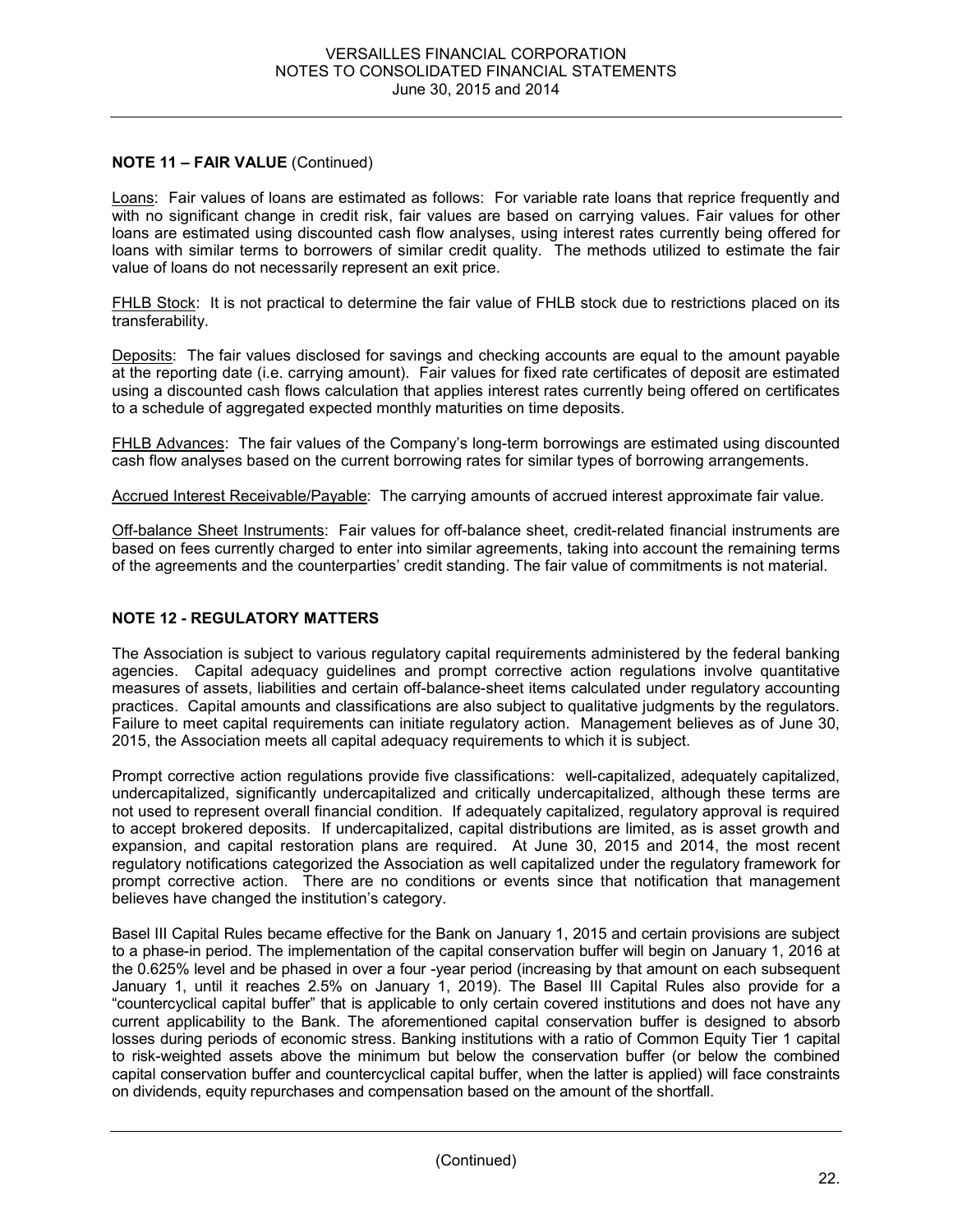# **NOTE 12 - REGULATORY MATTERS** (Continued)

At year-end, the Association's actual capital levels and minimum required levels were as follows.

|                                                                                                                                                                 | Actual<br>Amount                 | Ratio                 | For Capital<br><b>Adequacy Purposes</b><br>Amount | Ratio<br>(Dollars in thousands) | To Be Well<br>Capitalized Under<br><b>Prompt Corrective</b><br><b>Action Regulations</b><br>Amount | Ratio               |
|-----------------------------------------------------------------------------------------------------------------------------------------------------------------|----------------------------------|-----------------------|---------------------------------------------------|---------------------------------|----------------------------------------------------------------------------------------------------|---------------------|
| June 30, 2015<br>Total capital (to risk-weighted assets)<br>Common equity Tier 1 capital (to risk-<br>weighted assets)                                          | \$<br>10.993<br>10.738           | 34.5%<br>33.7         | \$<br>2.550<br>1.434                              | 8.0%<br>4.5                     | \$3.187<br>2.072                                                                                   | 10.0%<br>6.5        |
| Tier I (core) capital (to risk-weighted assets)<br>Tier I (core) capital (to adjusted total assets)                                                             | 10.738<br>10,738                 | 33.7<br>20.2          | 1.275<br>2.125                                    | 4.0<br>4.0                      | 2.550<br>2.657                                                                                     | 8.0<br>5.0          |
| June 30, 2014<br>Total capital (to risk-weighted assets)<br>Tier I (core) capital (to risk-weighted assets)<br>Tier I (core) capital (to adjusted total assets) | \$<br>10.644<br>10.389<br>10.389 | 34.6%<br>33.8<br>19.8 | \$<br>2.460<br>1.230<br>2.100                     | 8.0%<br>4.0<br>4.0              | \$<br>3,075<br>1.845<br>2.625                                                                      | 10.0%<br>6.0<br>5.0 |

The Qualified Thrift Lender test requires at least 65% of assets to be maintained in housing-related finance and other specified areas. If this test is not met, limits are placed on growth, branching, new investments and FHLB advances, or the Company must convert to a commercial bank charter. Management believes that this test is met.

The Association converted from a mutual to a stock institution, and a "liquidation account" was established at \$7,378,641, which was net worth reported in the conversion prospectus. The liquidation account represents a calculated amount for the purposes described below, and it does not represent actual funds included in the consolidated financial statements of the Company. Eligible depositors who have maintained their accounts, less annual reductions to the extent they have reduced their deposits, would receive a distribution from this account if the Company liquidated. Dividends may not reduce shareholders' equity below the required liquidation account balance.

# **NOTE 13 – EARNINGS PER SHARE**

The two-class method is used in the calculation of basic earnings per share. Under the two-class method, earnings available to common shareholders for the period are allocated between common shareholders and participating securities according to dividends declared (or accumulated) and participation rights in undistributed earnings. The factors used in the earnings per share computation follow:

|                                                                                                                                                                     | 2015                            | 2014                            |
|---------------------------------------------------------------------------------------------------------------------------------------------------------------------|---------------------------------|---------------------------------|
| Basic<br>Net income available to common shareholders<br>Less: earnings allocated to participating securities                                                        | \$223,696<br>(3,846)            | 93,683<br>S<br>(1, 542)         |
| Net income allocated to common shareholders                                                                                                                         | <u>\$219,850</u>                | 92,141<br>S                     |
| Weighted average common shares<br>outstanding including participating securities<br>Less: Average participating securities<br>Less: Average unallocated ESOP shares | 441,104<br>(7, 584)<br>(25,650) | 434,658<br>(5,946)<br>(27, 360) |
| Weighted average shares                                                                                                                                             | 407.870                         | 401,352                         |
| Basic and diluted earnings per common share                                                                                                                         | 0.54                            | 0.23                            |